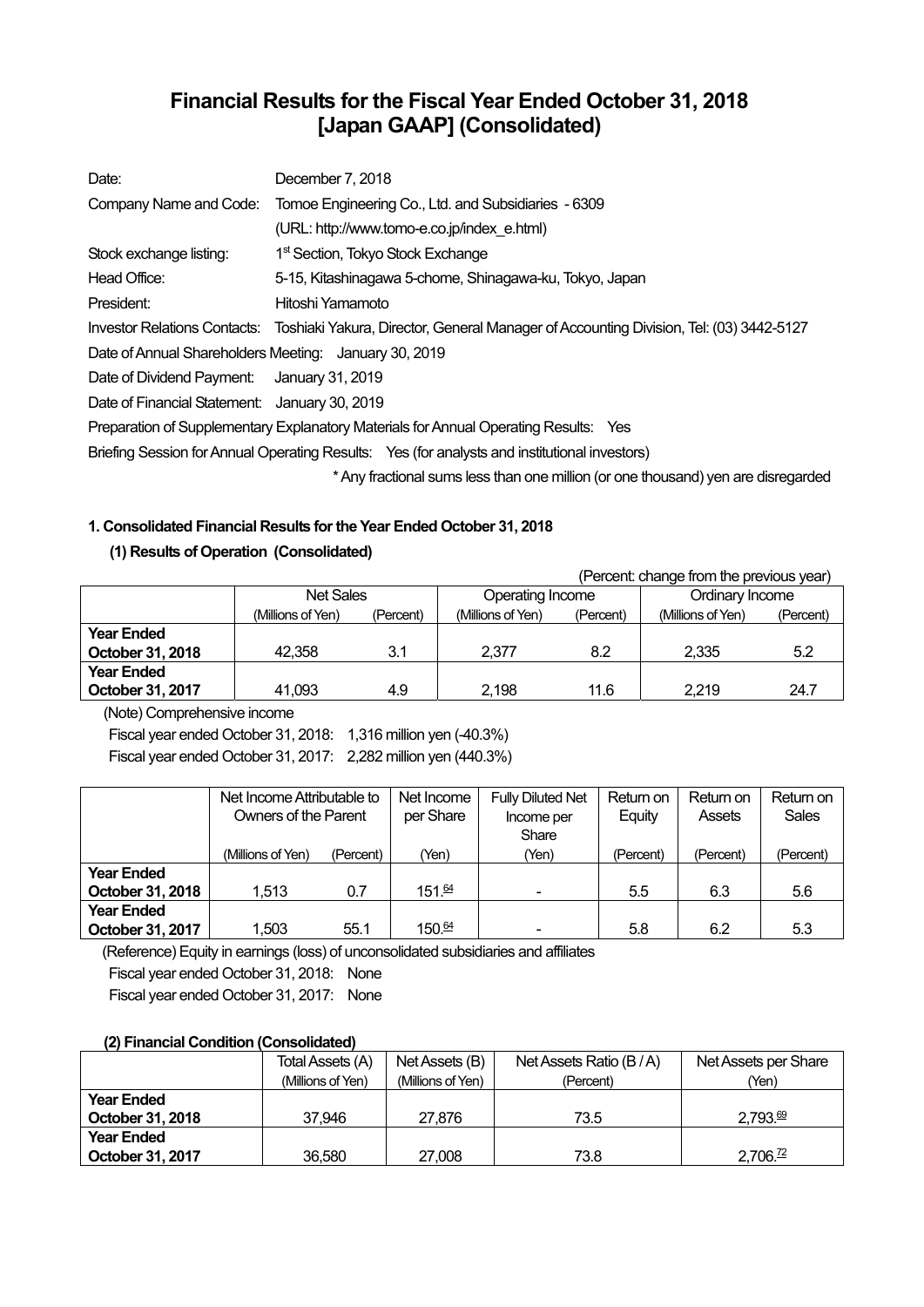(Reference) Net assets

Fiscal year ended October 31, 2018: 27,876 million yen Fiscal year ended October 31, 2017: 27,008 million yen

## **(3) Cash Flows (Consolidated)** (Millions of Yen)

| (J) Gash Flows (Gonsolidated) |                     |                     |                     | (IVIIIIIOHS OF TEH)      |
|-------------------------------|---------------------|---------------------|---------------------|--------------------------|
|                               | Net Cash Provided   | Net Cash Provided   | Net Cash Provided   | <b>Consolidated Cash</b> |
|                               | (Used) by Operating | (Used) by Investing | (Used) by Financing | and Cash Equivalent      |
|                               | <b>Activities</b>   | <b>Activities</b>   | <b>Activities</b>   | as of Year-end           |
| <b>Year Ended</b>             |                     |                     |                     |                          |
| October 31, 2018              | 2,192               | (281)               | (449)               | 9.354                    |
| <b>Year Ended</b>             |                     |                     |                     |                          |
| October 31, 2017              | 587                 | (392)               | (449)               | 7,893                    |

### **2. Dividend Status**

|                                         | Dividend per Share (Yen) |                   |                          |                              |       |  |
|-----------------------------------------|--------------------------|-------------------|--------------------------|------------------------------|-------|--|
|                                         | <b>First Quarter</b>     | Second<br>Quarter | <b>Third Quarter</b>     | End of<br><b>Fiscal Year</b> | Total |  |
| Year Ending October 31, 2017            |                          | 22.50             | ۰                        | $22^{50}$                    | 45.00 |  |
| Year Ending October 31, 2018            |                          | 22.50             | $\overline{\phantom{0}}$ | $24^{50}$                    | 47.00 |  |
| Year Ending October 31, 2019 (Prospect) |                          | 23.50             | $\blacksquare$           | 23.50                        | 47.00 |  |

|                                         | <b>Total Dividend</b> | Dividend Payout Ratio<br>(Consolidated) | Dividend on Equity Ratio<br>(Consolidated) |  |
|-----------------------------------------|-----------------------|-----------------------------------------|--------------------------------------------|--|
|                                         | (Millions of Yen)     | (Percent)                               | (Percent)                                  |  |
| Year Ending October 31, 2017            | 449                   | 29.9                                    | 1.7                                        |  |
| Year Ending October 31, 2018            | 468                   | 31.0                                    | 1.7                                        |  |
| Year Ending October 31, 2019 (Prospect) |                       | 31.3                                    |                                            |  |

# **3. Forecast for the Year Ending October 31, 2018 (Consolidated)**

| (Percent: Change from the previous year for the full business year and 6-month period) |  |  |  |
|----------------------------------------------------------------------------------------|--|--|--|
|                                                                                        |  |  |  |

|                           | Sales             |           | Operating Income  |           | Ordinarv Income   |               |
|---------------------------|-------------------|-----------|-------------------|-----------|-------------------|---------------|
|                           | (Millions of Yen) | (Percent) | (Millions of Yen) | (Percent) | (Millions of Yen) | (Percent)     |
| <b>Full Business Year</b> | 44.300            | 4.6       | 2.300             | -3.3      | 2.300             | 1 E<br>…ت. ا− |

|                           | Net Income Attributable to<br>Owners of the Parent |           | Net Income per Share |
|---------------------------|----------------------------------------------------|-----------|----------------------|
|                           | (Millions of Yen)                                  | (Percent) | (Yen)                |
| <b>Full Business Year</b> | 1.500                                              | -0.9      | 150 $\frac{33}{2}$   |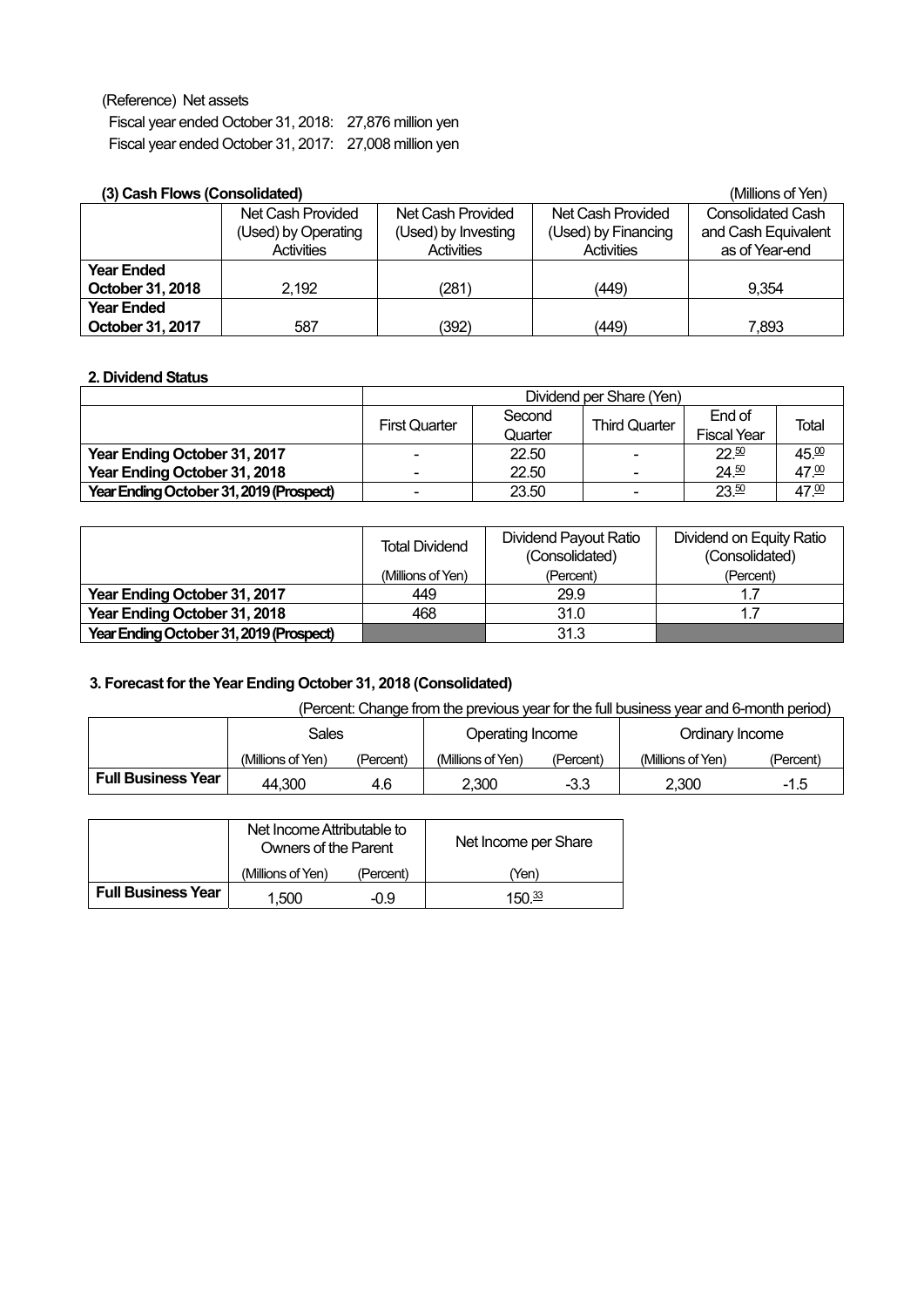#### **Notes**

- (1) Significant changes in subsidiaries during this period (changes in specific subsidiaries involving changes in the scope of consolidation): None
- (2) Changes in accounting principles, changes in accounting estimates, and retrospective restatements
	- 1) Change due to revision of accounting standard: None
	- 2) Other changes than the above 1): None
	- 3) Change in accounting estimates: None
	- 4) Retrospective restatements: None
- (3) Number of outstanding shares (Common stock)
	- 1) Number of outstanding shares at year-end (including treasury stocks)

| At October 31, 2018: 10,533,200 shares   | At October 31, 2017: 10,533, 200 shares |
|------------------------------------------|-----------------------------------------|
| 2) Number of treasury stocks at year-end |                                         |
| At October 31, 2018: 554,861 shares      | At October 31, 2017: 554,817 shares     |
| 3) Number of average shares              |                                         |
| At October 31, 2018: 9,978,368 shares    | At October 31, 2017: 9,978,419 shares   |

\*This financial report is exempt from the review by certified public accountant or audit firm.

\*Explanations for appropriate use of the earnings forecast and other special instructions

(Notes on the forward-looking statements, etc.)

The forward-looking statements such as a forecast of our financial results described herein are based on the information currently available to us and the assumptions that we believe are reasonable. Actual results could differ materially due to various factors.

For the operating results forecast, refer to (4) [Outlook for the Next Fiscal Year] of 1. [Overview of Operating Results, etc.] on page 4.

(Change in indication of date)

Indication of the date has changed from Japanese calendar to Christian calendar effective with "Financial Results for the Fiscal Year Ended October 31, 2018".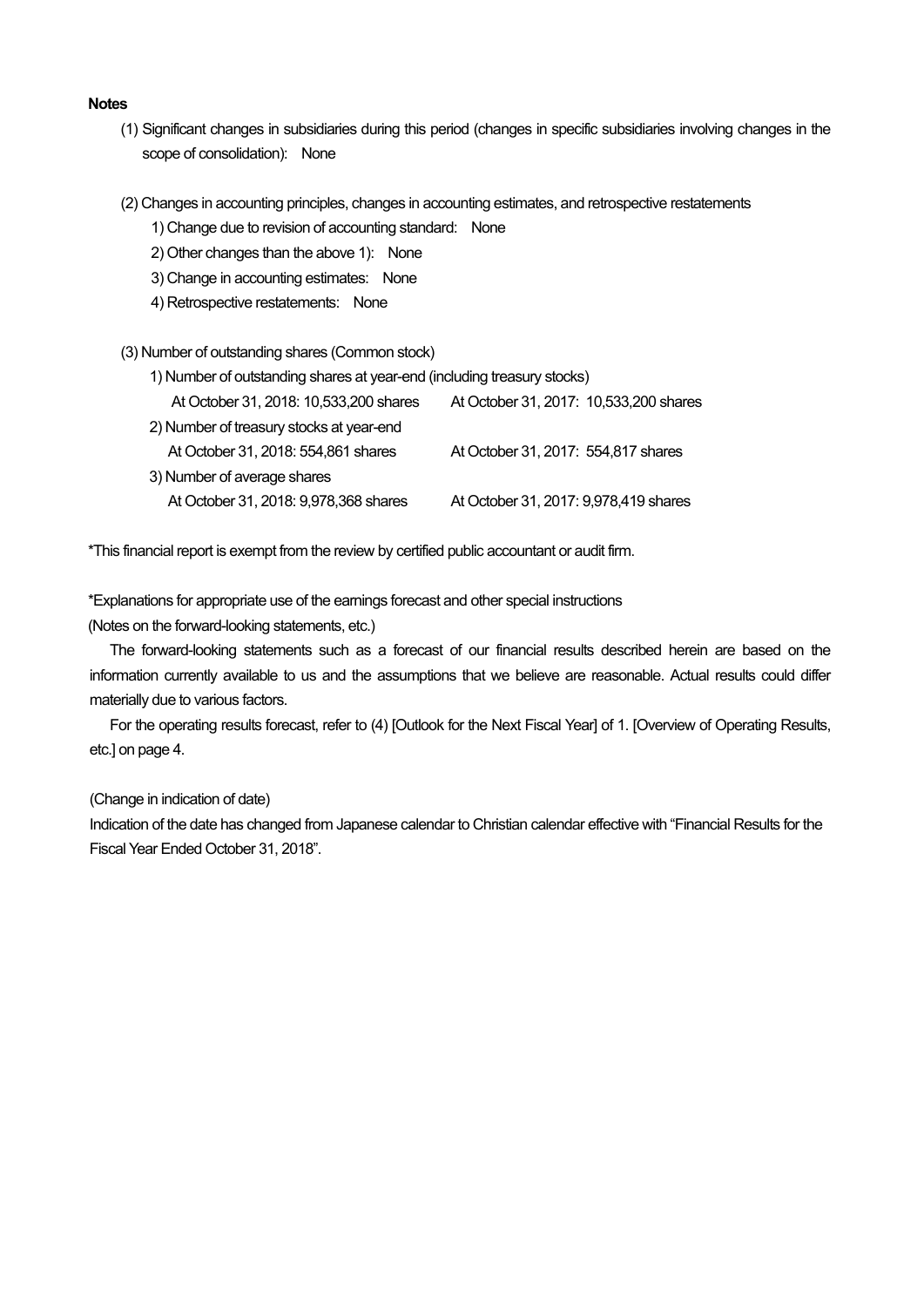Table of Contents of Accompanying Documents

| (2) Consolidated Statements of Income and Consolidated Statements of Comprehensive Income 8 |  |
|---------------------------------------------------------------------------------------------|--|
|                                                                                             |  |
|                                                                                             |  |
|                                                                                             |  |
|                                                                                             |  |
|                                                                                             |  |
|                                                                                             |  |
|                                                                                             |  |
|                                                                                             |  |
|                                                                                             |  |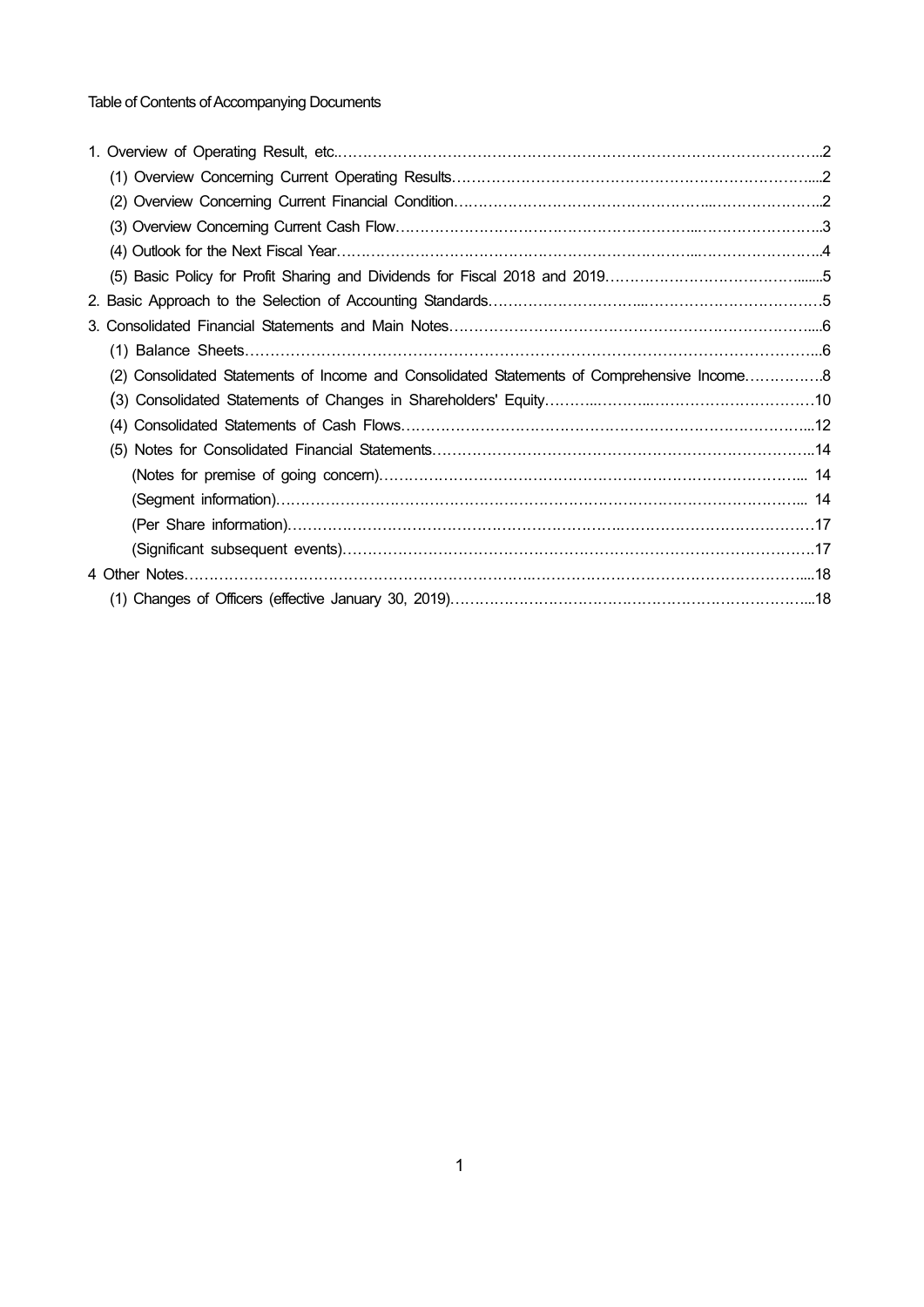## **1. Overview of Operating Results, etc.**

## **(1) Overview Concerning Current Operating Results**

[1] Overview of general operating results

During the consolidated fiscal year ended October 2018, Japan's economy maintained its gradual recovery trend despite a temporary slowdown in capital investment and exports caused by natural disaster.

On the other hand, conditions overseas showed a clear sign of the slowdown in Europe's and China's economies despite the ongoing expansionary trend of the US economy.

Given these circumstances, full-year net sales for the Tomoe Engineering Group increased 3.1% from the previous consolidated fiscal year to 42,358 million yen because of increasing sales in both the Machinery & Equipment Business and the Chemical Products Business. From an earnings aspect, operating income was 2,377 million yen, 8.2% up from the previous consolidated fiscal year because of higher income in both the Machinery & Equipment Business and the Chemical Products Business, while ordinary income came to 2,335 million yen, 5.2% up from the previous consolidated fiscal year. Net income attributable to owners of the parent was 1,513 million yen, 0.7% up from the previous consolidated fiscal year.

#### Operating results by segment were as follows.

#### (Machinery & Equipment Business)

In the Machinery & Equipment Business, net sales of machinery, components and repair services for domestic public sector demand, and net sales of domestic private sector demand in general and machinery, equipment and works for overseas markets increased. As a result, consolidated net sales for the fiscal year were 11,172 million yen, 9.1% up compared with the previous fiscal year.

From an earnings aspect, operating income was 593 million yen, 12.4% up from the previous consolidated fiscal year, mainly because of increased profit from the high-margin equipment and works, and components and repair services.

#### (Chemical Products Business)

In the Chemical Products Business, net sales of materials for motor vehicles, housing and construction applications in the industrial materials sector, and net sales of businesses based in Hong Kong and Thailand all were robust. As a result, consolidated net sales for the fiscal year were 31,186 million yen, 1.1% up from the previous consolidated fiscal year.

From an earnings aspect, operating income was 1,784 million yen, 6.8% up from the same period last year, driven by increased income in net sales for products in the industrial materials sector which had comparatively high margins, the improved profitability in the advanced materials sector, and the results of the consolidated subsidiary which improved steadily as a whole.

### **(2) Overview Concerning Current Financial Condition**

Current assets at the end of the consolidated fiscal year were 29,454 million yen, up 1,805 million from the balance at the end of the previous consolidated fiscal year, reflecting a decrease in notes and accounts receivable-trade, and an increase in cash and deposits, and an increase in merchandise and finished goods. Noncurrent assets were 8,491 million yen, down 440 million yen from the balance at the end of the previous consolidated fiscal year, reflecting a decrease in investment securities because of fall of stock prices on securities holdings.

Liabilities were 10,069 million yen, up 497 million yen from the end of the previous consolidated fiscal year, mainly because of lowered allowance for product warranty and deferred tax liabilities, and an increase in notes and accounts payable-trade, and an increase in electronically recorded monetary debt.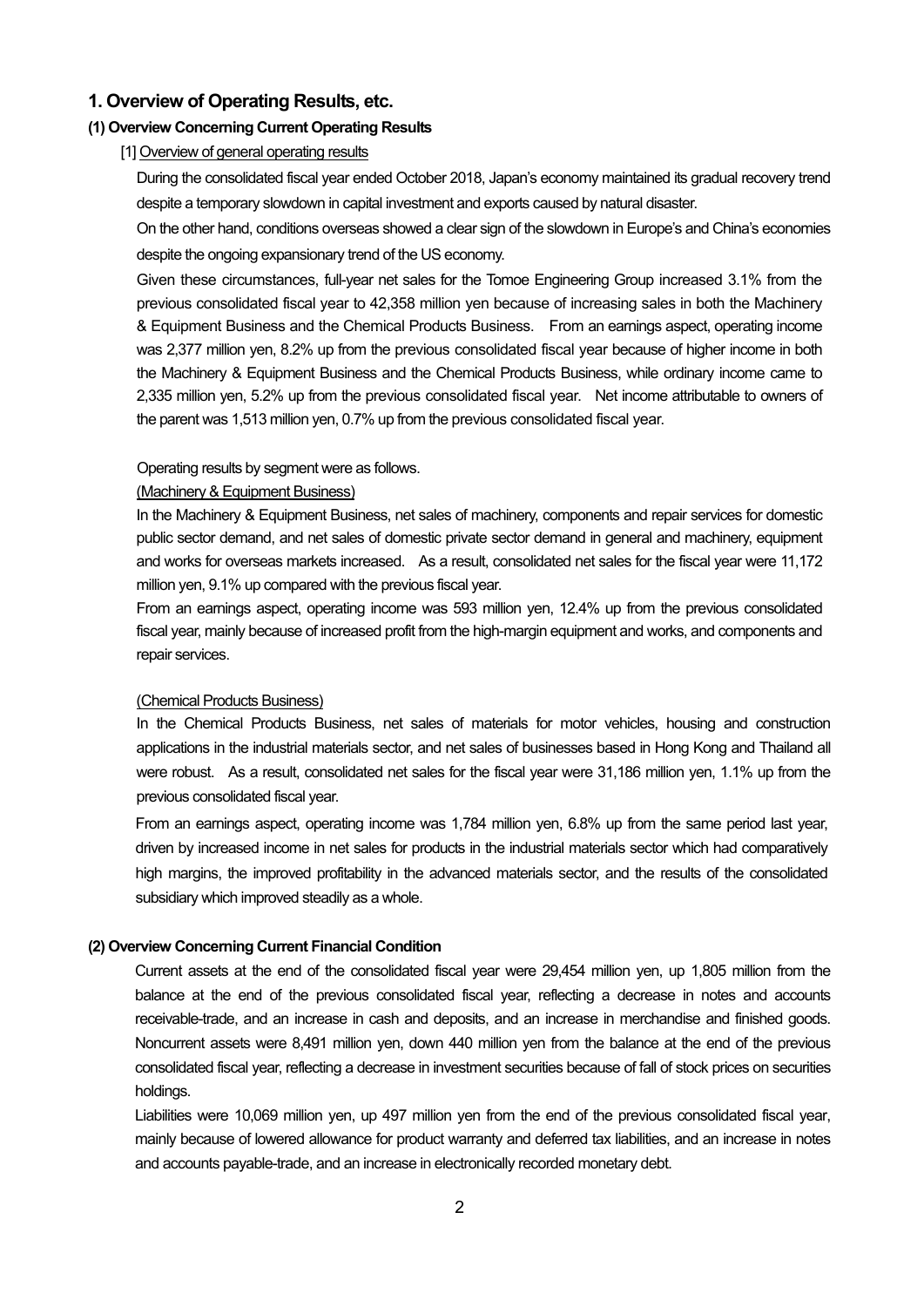Net assets were 27,876 million yen, up 867 million yen from the end of the previous consolidated fiscal year. This mainly reflected an increase of net income attributable to owners of the parent reported at the current consolidated net income.

As a result of the above changes, the equity ratio at the end of the consolidated fiscal year decreased by 0.3 point to 73.5% from 73.8% at the end of the previous consolidated fiscal year.

### **(3) Overview Concerning Current Cash Flow**

Balance of cash and cash equivalent (hereinafter "net cash") as of the end of the current consolidated fiscal year increased by 1,460 million yen to 9,354 million yen from the previous consolidated fiscal year reflecting net cash used in investing and financing activities, and net cash provided by operating activities. Status of each cash flow and their factors during the current consolidated fiscal year are as follows:

### (Net Cash Provided by (Used in) Operating Activities)

Net cash provided by operating activities was 2,191 million yen. This reflected an increase in income taxes payment used in 792 million yen and inventory by 539 million yen, and a decrease in income before income taxes by 2,311 million yen, reservation for depreciation and amortization by 400 million yen, and notes and accounts receivable-trade by 228 million yen. Net cash provided was increased by 1,604 million yen from 587 million yen in the previous consolidated fiscal year.

### (Net Cash Provided by (Used in) Investing Activities)

Net cash used in investing activities was 281 million yen. This reflected purchase of property, plant and equipment of 171 million yen, and an increase in guarantee deposits by 47 million yen. Net cash used was decreased by 111 million yen from 392 million yen in the previous consolidated fiscal year.

### (Net Cash Provided by (Used in) Financing Activities)

Net cash used in financing activities was 449 million yen mainly for the payment of cash dividends in 449 million yen. Net cash used was 449 million yen, the same amount as the previous consolidated fiscal year.

|                         | <b>Year Ended</b><br>October 31,<br>2014 | <b>Year Ended</b><br>October 31,<br>2015 | <b>Year Ended</b><br>October 31,<br>2016 | <b>Year Ended</b><br>October 31,<br>2017 | <b>Year Ended</b><br>October 31,<br>2018 |
|-------------------------|------------------------------------------|------------------------------------------|------------------------------------------|------------------------------------------|------------------------------------------|
| Equity Ratio (Percent)  | 70.8                                     | 73.4                                     | 72.4                                     | 73.8                                     | 73.5                                     |
| Equity Ratio Based on   |                                          |                                          |                                          |                                          |                                          |
| Market Value (Percent)  | 51.7                                     | 44.3                                     | 44.3                                     | 59.1                                     | 57.4                                     |
| Debt-repayment to Cash  |                                          |                                          |                                          |                                          |                                          |
| Flow Ratio (Years)      | 0.2                                      |                                          | 0.0                                      | 0.2                                      | 0.0                                      |
| Interest Coverage Ratio |                                          |                                          |                                          |                                          |                                          |
| (Percent)               | 74.5                                     |                                          | 735.6                                    | 28.3                                     | 68.9                                     |

#### Trends in cash flow indices

Equity ratio: Net assets/ Total assets

Equity ratio based on market value: Market capitalization of shares / Total assets

Debt-repayment to cash flow ratio: Interest-bearing debt / Cash flow

Interest coverage ratio: Cash flow /Interest payment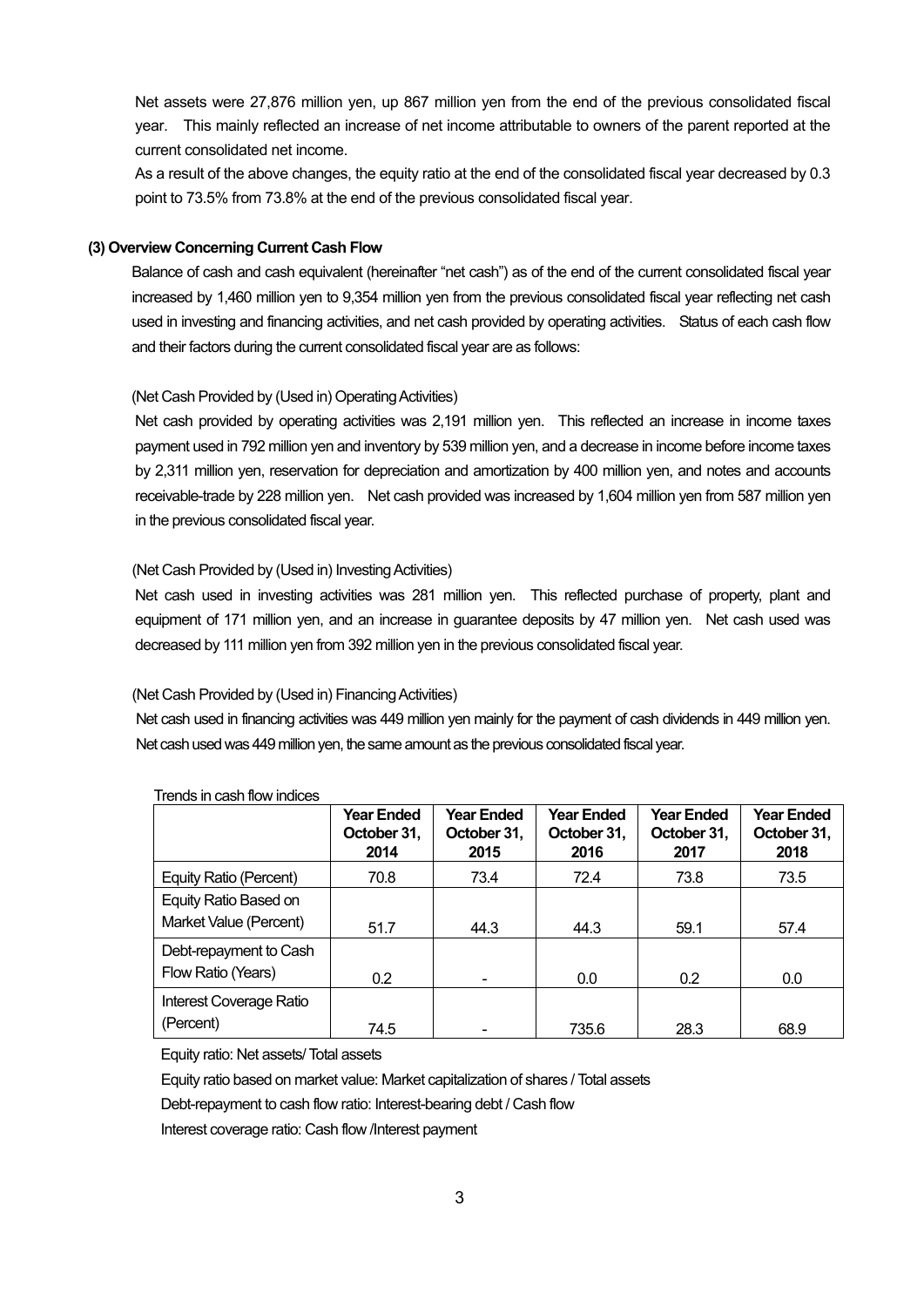(Notes)

- 1. All indices are calculated on the basis of consolidated financial figures.
- 2. Market capitalization is calculated based on the number of outstanding shares excluding treasury stock.
- 3. Cash flow refers to net cash provided by (used in) operating activities.
- 4. Interest-bearing debt refers to all debt reported on the consolidated balance sheet for which interest is being paid.

### **(4) Outlook for the Next Fiscal Year (November 1, 2018 - October 31, 2019)**

In the consolidated fiscal year ending October 2019, Japan's economy is expected to stay on its gradual recovery track, as capital investment and personal consumption appear to remain robust despite the growth of exports is slowing down. Internationally, while the US economy are forecast to continue robust, the European economy and the economies in the Asian countries including China continue to be in the deceleration tendency. Circumstances such as intensified US-China trade friction causing concerns about a downturn in the world economy make close observation necessary.

Given such conditions, in the Machinery & Equipment Business we forecast net sales of machinery for domestic private sector demand, and overseas sales of machinery, components and repair services, centered on Asia, will all be higher. Consequently, we project consolidated net sales of 11,800 million yen, 5.6% up compared with the previous fiscal year, and operating income of 530 million yen, or 10.7% up from the previous fiscal year reflecting a predicted increase in selling expenses. In the Chemical Products Business, net sales of raw materials in the domestic plastics sector, materials for housing and construction application in the industrial materials sector, and materials for semiconductor fabrication equipment in the advanced materials sector are expected to grow. Based on this we expect consolidated net sales to be 32,500 million yen, 4.2% up compared with the previous fiscal year. On the other hand, we expect operating income to come to 1,770 million yen, 0.8% down compared with the previous fiscal year, reflecting the inability to absorb the increased selling and administration expenses.

As a result of these efforts, for the entire Tomoe Engineering Group in the consolidated fiscal year ending October 2019, we project net sales to grow by 4.6% to 44,300 million yen, operating income to decrease by 3.3% to 2,300 million yen, ordinary income to decrease by 1.5% to 2,300 million yen, and net income attributable to the shareholders of the parent company to decrease by 0.9% to 1,500 million yen.

The operating results forecasts for the next period described above are based on information available to the Company at the time the forecasts were prepared and assumptions judged to be reasonable. Actual operating results might differ from these forecasts depending upon changes in domestic and international financial and economic conditions, the supply and demand situation, various risk factors and other uncertainties.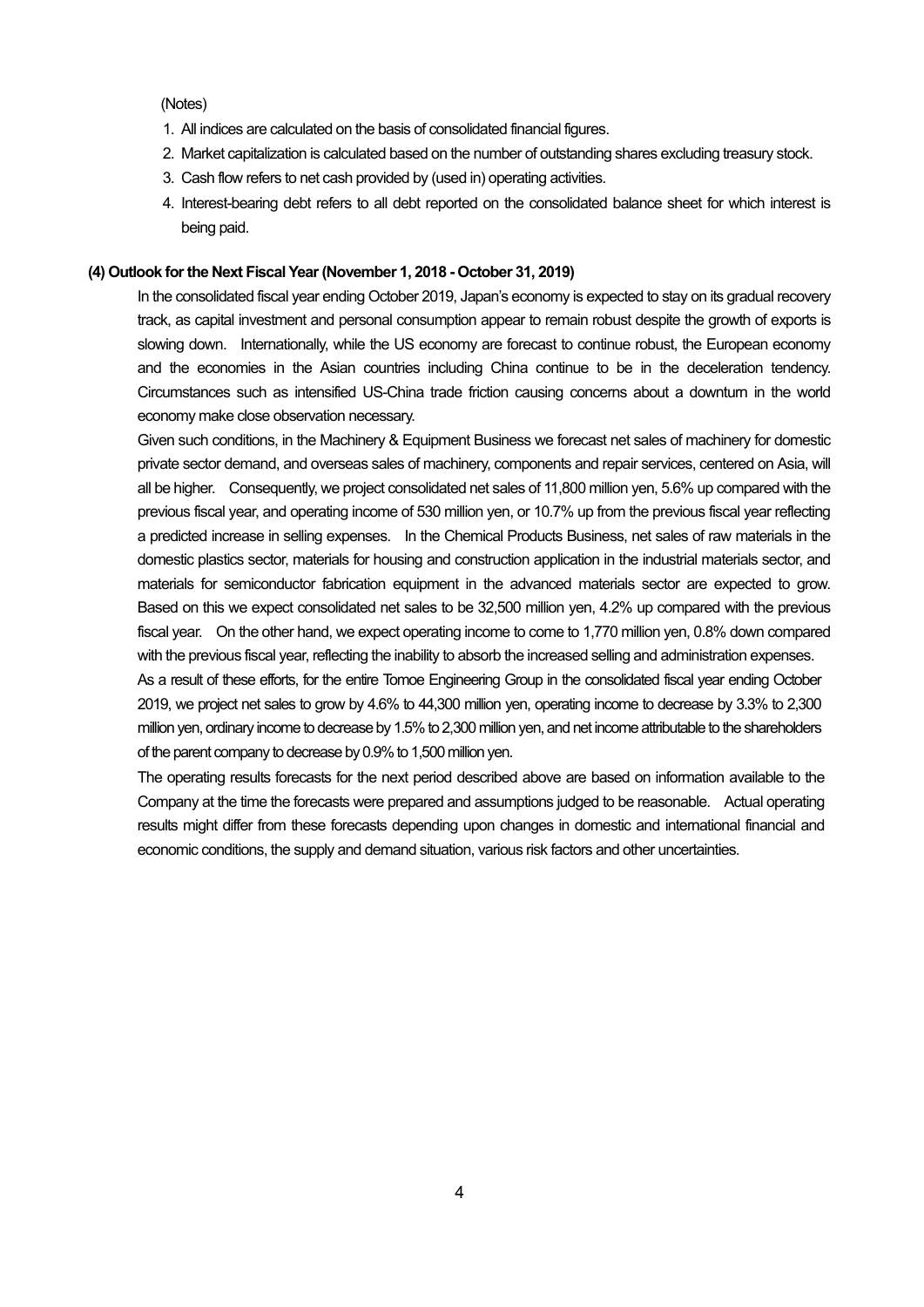### **(5) Basic Policy for Profit Sharing and Dividends for Fiscal 2018 and 2019**

As its basic policy, the Tomoe Engineering Group will "implement appropriate, stable dividends by seeking to increase internal reserves to reinforce our financial position and corporate strength, and by considering consolidated operating results, the group's medium-term business strategy and other factors in a comprehensive manner." Based on the above policy, we plan to pay a dividend of 24.5 yen per share at the end of the consolidated fiscal year

ending on October 31, 2018, up 2.0 yen per share from the previous consolidated fiscal year, considering of operating results for this fiscal year and the outlook in future.

For the dividend for the next consolidated fiscal year, we plan to pay 47 yen per share (including an interim dividend per share of 23.5 yen), based on consideration of the outlook for consolidated operating results.

## **2. Basic Approach to the Selection of Accounting Standards**

At the present time the Tomoe Engineering Group has adopted Japan GAAP, based on factors such as comparability between firms, and the Group's policy concerning the application of IFRS will be to respond while referring to outside trends and other considerations.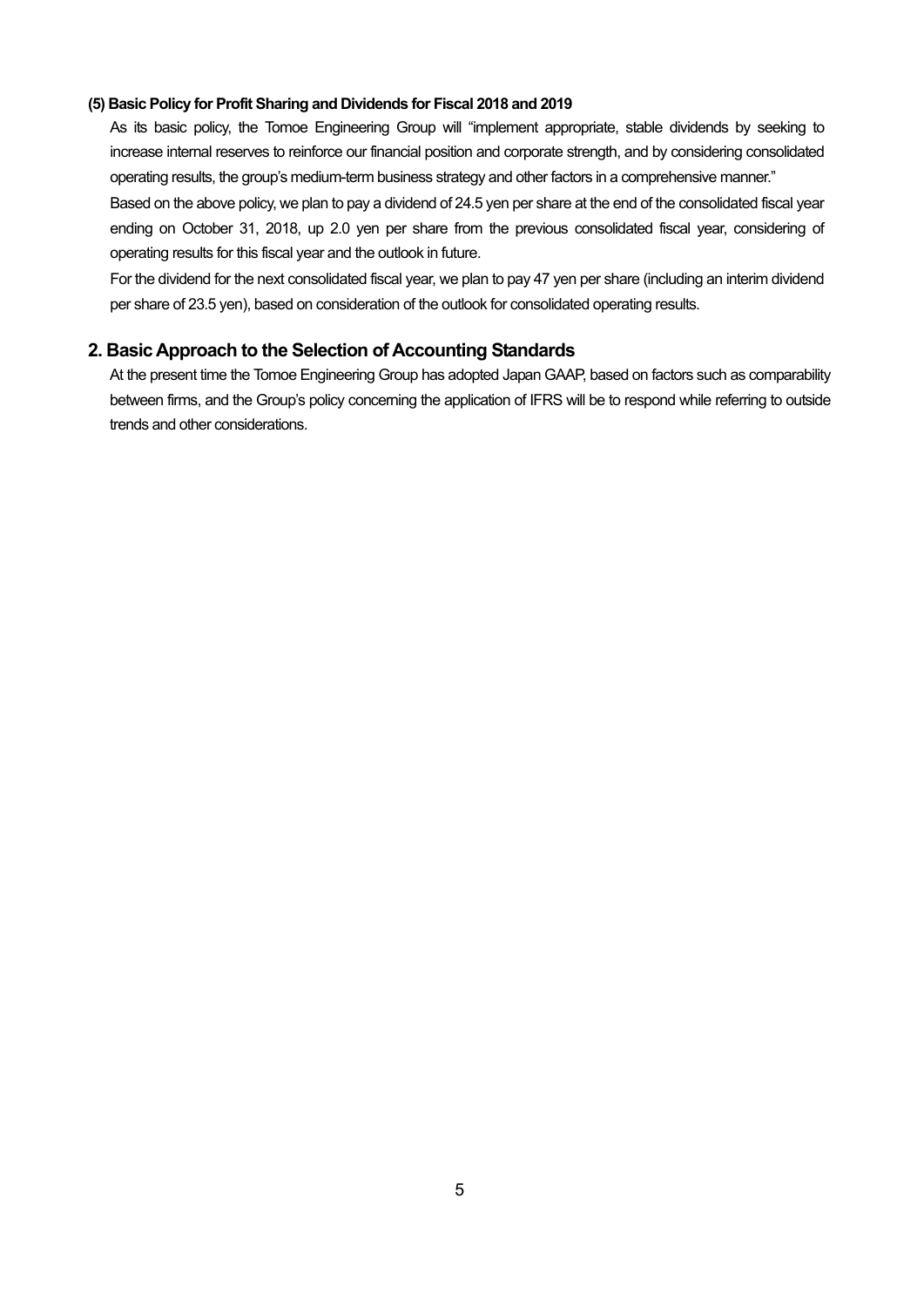# **3. Consolidated Financial Statements and Main Notes**

# **(1) Balance Sheets**

|                                                | (Thousands of Yen)          |                             |  |  |
|------------------------------------------------|-----------------------------|-----------------------------|--|--|
|                                                | Year Ended October 31, 2017 | Year Ended October 31, 2018 |  |  |
| <b>Assets</b>                                  |                             |                             |  |  |
| <b>Current Assets</b>                          |                             |                             |  |  |
| Cash and Deposits                              | 7,893,336                   | 9,354,256                   |  |  |
| Notes and Accounts Receivable-Trade            | 12,423,898                  | 11,834,551                  |  |  |
| <b>Electronically Recorded Monetary Claims</b> | 1,823,085                   | 2,183,842                   |  |  |
| Merchandise and Finished Goods                 | 3,045,330                   | 3,685,115                   |  |  |
| <b>Work in Process</b>                         | 1,121,215                   | 981,660                     |  |  |
| <b>Raw Materials and Supplies</b>              | 626,777                     | 667,846                     |  |  |
| <b>Deferred Tax Assets</b>                     | 551,335                     | 630,609                     |  |  |
| <b>Others</b>                                  | 169,602                     | 183,711                     |  |  |
| Allowance for Doubtful Accounts                | $-5,793$                    | $-67,114$                   |  |  |
| <b>Total Current Assets</b>                    | 27,648,788                  | 29,454,480                  |  |  |
| <b>Noncurrent Assets</b>                       |                             |                             |  |  |
| Property, Plant and Equipment                  |                             |                             |  |  |
| <b>Buildings and Structures</b>                | 4,447,596                   | 4,459,308                   |  |  |
| <b>Accumulated Depreciation</b>                | $-1,714,451$                | $-1,831,356$                |  |  |
| <b>Buildings and Structures, Net</b>           | 2,733,144                   | 2,627,951                   |  |  |
| Machinery, Equipment and Vehicles              | 3,753,847                   | 3,697,837                   |  |  |
| <b>Accumulated Depreciation</b>                | $-3,339,171$                | $-3,304,595$                |  |  |
| Machinery, Equipment and Vehicles, Net         | 414,676                     | 393,242                     |  |  |
| Land                                           | 1,931,034                   | 1,931,089                   |  |  |
| Construction in progress                       |                             | 10,606                      |  |  |
| Others                                         | 999,146                     | 980,958                     |  |  |
| <b>Accumulated Depreciation</b>                | $-914,964$                  | $-901,758$                  |  |  |
| Others, Net                                    | 84,181                      | 79,199                      |  |  |
| <b>Total Property, Plant and Equipment</b>     | 5,163,038                   | 5,042,089                   |  |  |
| Intangible Assets                              | 186,343                     | 109,792                     |  |  |
| <b>Investments and Other Assets</b>            |                             |                             |  |  |
| <b>Investment Securities</b>                   | 1,520,735                   | 1,374,561                   |  |  |
| <b>Guarantee Deposits</b>                      | 293,537                     | 340,386                     |  |  |
| Net Defined Benefit Assets                     | 1,693,578                   | 1,554,938                   |  |  |
| <b>Others</b>                                  | 101,325                     | 92,654                      |  |  |
| Allowance for Doubtful Accounts                | $-26,386$                   | $-22,871$                   |  |  |
| <b>Total Investments and Other Assets</b>      | 3,582,791                   | 3,339,670                   |  |  |
| <b>Total Noncurrent Assets</b>                 | 8,932,172                   | 8,491,551                   |  |  |
| <b>Total Assets</b>                            | 36,580,961                  | 37,946,032                  |  |  |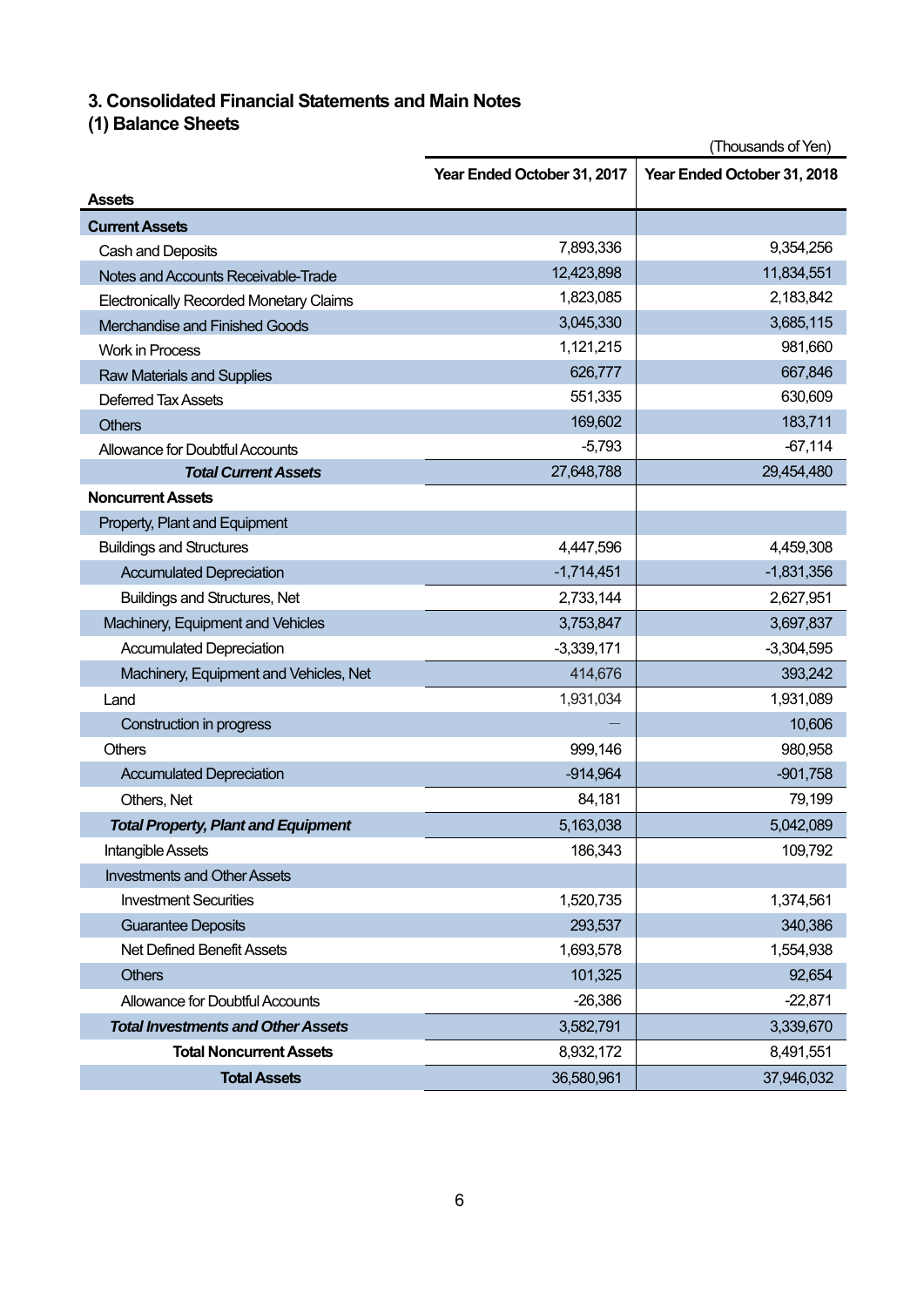(Thousands of Yen)

|                                                                 | Year Ended October 31, 2017 | Year Ended October 31, 2018 |
|-----------------------------------------------------------------|-----------------------------|-----------------------------|
| <b>Liabilities and Net Assets</b>                               |                             |                             |
| <b>Liabilities</b>                                              |                             |                             |
| <b>Current Liabilities</b>                                      |                             |                             |
| Notes and Accounts Payable-Trade                                | 4,090,419                   | 4,193,451                   |
| <b>Electronically Recorded Monetary Debt</b>                    | 1,665,615                   | 1,857,112                   |
| <b>Accounts Payable-Others</b>                                  | 520,046                     | 600,382                     |
| Income Taxes Payable                                            | 437,430                     | 539,919                     |
| <b>Advances Received</b>                                        | 57,481                      | 70,030                      |
| <b>Provision for Bonuses</b>                                    | 982,841                     | 1,081,025                   |
| <b>Provision for Directors' Bonuses</b>                         | 64,678                      | 70,000                      |
| Allowance for Product Warranty                                  | 185,258                     | 160,295                     |
| <b>Others</b>                                                   | 189,552                     | 217,988                     |
| <b>Total Current Liabilities</b>                                | 8,193,325                   | 8,790,206                   |
| <b>Noncurrent Liabilities</b>                                   |                             |                             |
| <b>Provision for Directors' Retirement Benefits</b>             | 5,460                       | 5,460                       |
| <b>Net Defined Benefit Liabilities</b>                          | 57,498                      | 57,905                      |
| <b>Deferred Tax Liabilities</b>                                 | 1,315,959                   | 1,216,086                   |
| <b>Total Noncurrent Liabilities</b>                             | 1,378,918                   | 1,279,452                   |
| <b>Total Liabilities</b>                                        | 9,572,243                   | 10,069,658                  |
| <b>Net Assets</b>                                               |                             |                             |
| <b>Shareholders' Equity</b>                                     |                             |                             |
| <b>Capital Stock</b>                                            | 1,061,210                   | 1,061,210                   |
| <b>Capital Surplus</b>                                          | 1,483,410                   | 1,483,410                   |
| <b>Retained Earnings</b>                                        | 23,889,646                  | 24,953,779                  |
| <b>Treasury Stock</b>                                           | $-363,876$                  | $-363,977$                  |
| <b>Total Shareholders' Equity</b>                               | 26,070,389                  | 27,134,422                  |
| <b>Accumulated Other Comprehensive Income</b>                   |                             |                             |
| Valuation Difference on Available-for-Sale<br><b>Securities</b> | 551,039                     | 433,098                     |
| Deferred Gains or Losses on Hedges                              | 2,508                       | 130                         |
| <b>Foreign Currency Translation Adjustment</b>                  | 214,564                     | 186,221                     |
| <b>Total Adjustment on Net Defined Benefit</b>                  | 170,216                     | 122,501                     |
| <b>Total Accumulated Other Comprehensive Income</b>             | 938,328                     | 741,950                     |
| <b>Total Net Assets</b>                                         | 27,008,718                  | 27,876,373                  |
| <b>Total Liabilities and Net Assets</b>                         | 36,580,961                  | 37,946,032                  |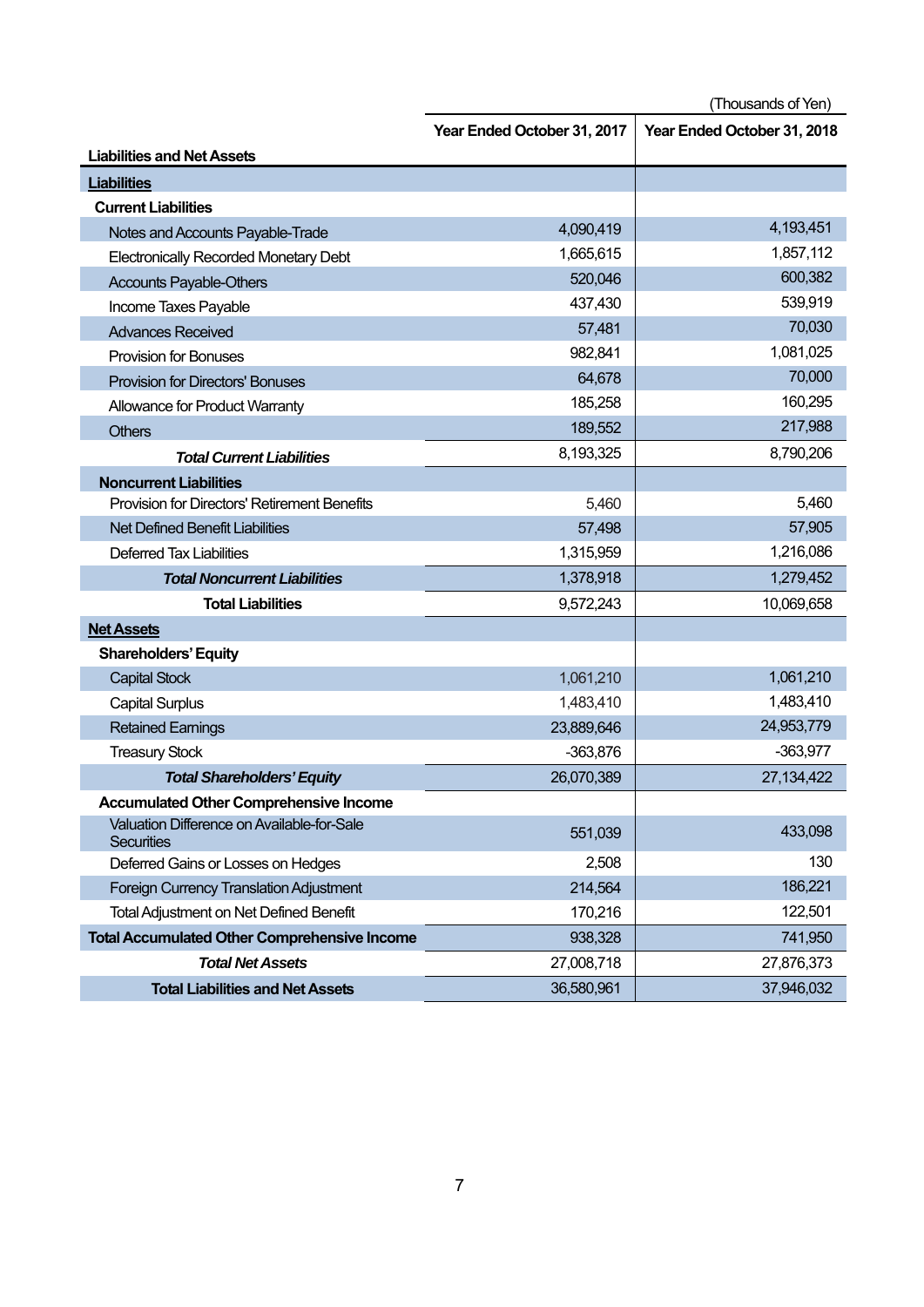# **(2) Consolidated Statements of Income and Consolidated Statements of Comprehensive Income**

**Consolidated Statements of Income** 

|                                                                  | (Thousands of Yen)          |                             |  |  |
|------------------------------------------------------------------|-----------------------------|-----------------------------|--|--|
|                                                                  | Year Ended October 31, 2017 | Year Ended October 31, 2018 |  |  |
| <b>Net Sales</b>                                                 | 41,093,188                  | 42,358,294                  |  |  |
| <b>Cost of Sales</b>                                             | 32,216,513                  | 33,122,636                  |  |  |
| <b>Gross Profit</b>                                              | 8,876,674                   | 9,235,657                   |  |  |
| Selling, General and Administrative Expenses                     | 6,678,304                   | 6,858,047                   |  |  |
| <b>Operating Income</b>                                          | 2,198,369                   | 2,377,610                   |  |  |
| <b>Non-Operating Income</b>                                      |                             |                             |  |  |
| Interest income                                                  | 1,301                       | 3,217                       |  |  |
| Dividends Income                                                 | 26,771                      | 31,487                      |  |  |
| <b>Rent Income</b>                                               | 6,831                       | 7,306                       |  |  |
| Foreign Exchange Gains                                           | 8,380                       |                             |  |  |
| <b>Others</b>                                                    | 22,859                      | 38,712                      |  |  |
| <b>Total Non-Operating Income</b>                                | 66,144                      | 80,724                      |  |  |
| <b>Non-Operating Expenses</b>                                    |                             |                             |  |  |
| <b>Interest Expenses</b>                                         | 20,726                      | 31,804                      |  |  |
| <b>Commission Paid</b>                                           | 9,000                       | 9,000                       |  |  |
| <b>Sales Discount</b>                                            | 6,133                       | 5,806                       |  |  |
| Provision of Allowance for Bad Debts                             |                             | 38,983                      |  |  |
| Foreign Exchange Losses                                          |                             | 34,050                      |  |  |
| <b>Others</b>                                                    | 9,499                       | 3,198                       |  |  |
| <b>Total Non-Operating Expenses</b>                              | 45,359                      | 122,843                     |  |  |
| <b>Ordinary Income</b>                                           | 2,219,155                   | 2,335,490                   |  |  |
| <b>Extraordinary Income</b>                                      |                             |                             |  |  |
| <b>Gain on Sales of Investment Securities</b>                    | 8,524                       |                             |  |  |
| <b>Total Extraordinary Income</b>                                | 8,524                       |                             |  |  |
| <b>Extraordinary Losses</b>                                      |                             |                             |  |  |
| Loss on Impairment                                               |                             | 24,037                      |  |  |
| <b>Total Extraordinary Losses</b>                                |                             | 24,037                      |  |  |
| Income before Income Taxes                                       | 2,227,679                   | 2,311,453                   |  |  |
| Income Taxes-Current                                             | 830,225                     | 905,746                     |  |  |
| Income Taxes-Deferred                                            | $-105,724$                  | $-107,453$                  |  |  |
| <b>Total Income Taxes</b>                                        | 724,500                     | 798,292                     |  |  |
| <b>Net Income</b>                                                | 1,503,178                   | 1,513,160                   |  |  |
| <b>Net Income Attributable to</b><br><b>Owners of the Parent</b> | 1,503,178                   | 1,513,160                   |  |  |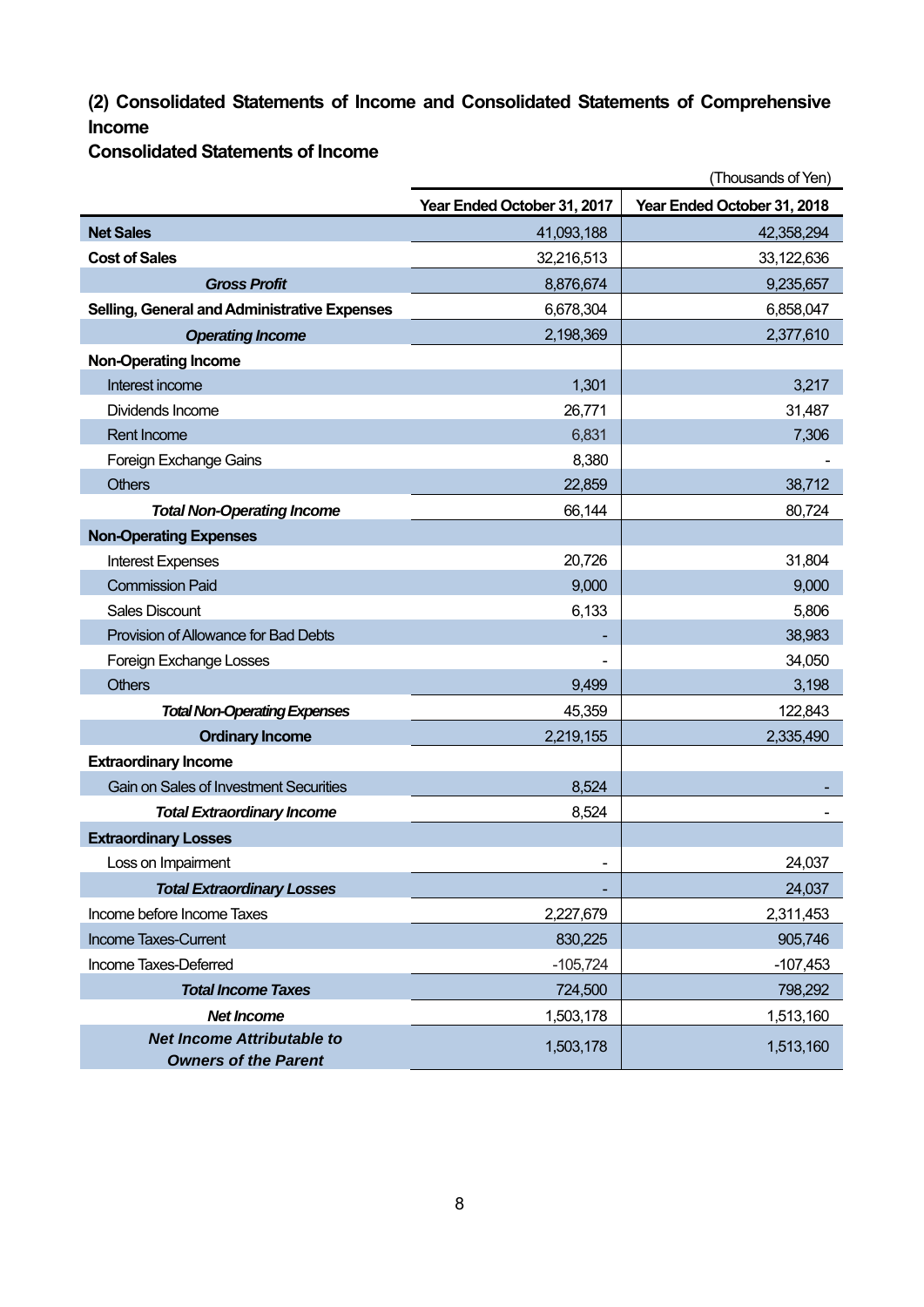# **Consolidated Statements of Comprehensive Income**

|                                                              | (Thousands of Yen)             |                                |  |  |  |
|--------------------------------------------------------------|--------------------------------|--------------------------------|--|--|--|
|                                                              | Year Ended October 31,<br>2017 | Year Ended October 31,<br>2018 |  |  |  |
| Net Income                                                   | 1,503,178                      | 1,513,160                      |  |  |  |
| Other Comprehensive Income                                   |                                |                                |  |  |  |
| Valuation Difference on Available-for-sale Securities        | 251,620                        | $-117,940$                     |  |  |  |
| Deferred Gains or Losses on Hedges                           | 20,321                         | $-2,377$                       |  |  |  |
| <b>Foreign Currency Translation Adjustment</b>               | 124,351                        | $-28,343$                      |  |  |  |
| Adjustment on Net Defined Benefit                            | 382,987                        | $-47,715$                      |  |  |  |
| <b>Total Other Comprehensive Income</b>                      | 779,280                        | $-196,377$                     |  |  |  |
| <b>Comprehensive Income</b>                                  | 2,282,459                      | 1,316,783                      |  |  |  |
| (Breakdown)                                                  |                                |                                |  |  |  |
| Comprehensive Income Attributable to Owners of the<br>Parent | 2,282,459                      | 1,316,783                      |  |  |  |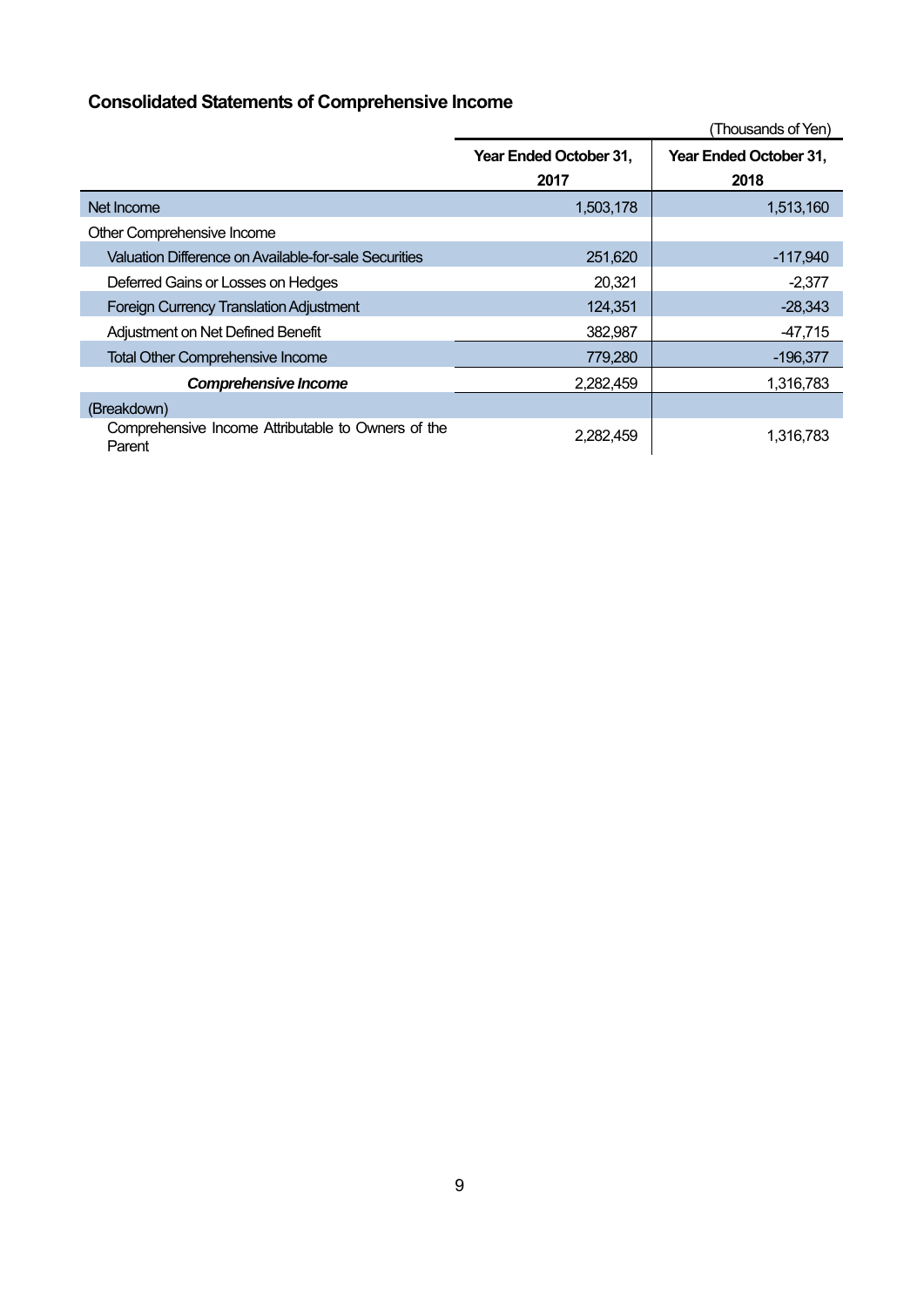# **(3) Consolidated Statements of Changes in Shareholders' Equity**

# **Previous Consolidated Fiscal Year (Year Ended October 31, 2017)**

| (Thousands of Yen)                                             |                             |                          |                      |                                    |                            |  |
|----------------------------------------------------------------|-----------------------------|--------------------------|----------------------|------------------------------------|----------------------------|--|
|                                                                | <b>Shareholders' Equity</b> |                          |                      |                                    |                            |  |
|                                                                | Common<br><b>Stock</b>      | Capital<br>Surplus       | Retained<br>Earnings | <b>Issued Shares</b><br>Reacquired | <b>Total Net</b><br>Assets |  |
| <b>Surplus during Previous</b><br><b>Fiscal Year</b>           | 1,061,210                   | 1,483,410                | 22,833,826           | $-363,591$                         | 25,014,855                 |  |
| Cumulative Effect of<br><b>Accounting Changes</b>              |                             |                          | 1,671                |                                    | 1,671                      |  |
| <b>Surplus Reflecting</b><br><b>Accounting Changes</b>         | 1,061,210                   | 1,483,410                | 22,835,498           | $-363,591$                         | 25,016,527                 |  |
| Changes during This<br><b>Fiscal Year</b>                      |                             |                          |                      |                                    |                            |  |
| Cash Dividend Paid                                             |                             |                          | -449,030             |                                    | -449,030                   |  |
| Net Income Attributable to<br>Owners of the Parent             |                             |                          | 1,503,178            |                                    | 1,503,178                  |  |
| <b>Acquisition of Treasury</b><br><b>Stock</b>                 |                             |                          |                      | $-285$                             | $-285$                     |  |
| Total (Net) Amount<br>Changed (Except<br>Shareholders' Equity) |                             |                          |                      |                                    |                            |  |
| <b>Total Amount Changed</b>                                    |                             | $\overline{\phantom{a}}$ | 1,054,148            | $-285$                             | 1,053,862                  |  |
| Surplus during This Fiscal<br>Year                             | 1,061,210                   | 1.483.410                | 23,889,646           | $-363.876$                         | 26,070,389                 |  |

|                                                                | Accumulated Other Comprehensive Income                         |                                             |                                                  |                                               |                                                |                            |
|----------------------------------------------------------------|----------------------------------------------------------------|---------------------------------------------|--------------------------------------------------|-----------------------------------------------|------------------------------------------------|----------------------------|
|                                                                | Valuation<br>Difference on<br>Available-for-sale<br>Securities | Deferred<br>Gains or<br>Losses on<br>Hedges | Foreign<br>Currency<br>Translation<br>Adjustment | <b>Total Net</b><br>Defined<br><b>Benefit</b> | <b>Total Other</b><br>Comprehensiv<br>e Income | <b>Total Net</b><br>Assets |
| <b>Surplus during Previous</b><br><b>Fiscal Year</b>           | 299,418                                                        | $-17,813$                                   | 90,213                                           | $-212,770$                                    | 159,048                                        | 25,173,903                 |
| Cumulative Effect of<br><b>Accounting Changes</b>              |                                                                |                                             |                                                  |                                               |                                                | 1,671                      |
| <b>Surplus Reflecting</b><br><b>Accounting Changes</b>         | 299,418                                                        | $-17,813$                                   | 90,213                                           | $-212,770$                                    | 159,048                                        | 25,175,575                 |
| Changes during This<br><b>Fiscal Year</b>                      |                                                                |                                             |                                                  |                                               |                                                |                            |
| Cash Dividend Paid                                             |                                                                |                                             |                                                  |                                               |                                                | -449,030                   |
| Net Income Attributable<br>to Owners of the Parent             |                                                                |                                             |                                                  |                                               |                                                | 1,503,178                  |
| <b>Acquisition of Treasury</b><br><b>Stock</b>                 |                                                                |                                             |                                                  |                                               |                                                | $-285$                     |
| Total (Net) Amount<br>Changed (Except<br>Shareholders' Equity) | 251,620                                                        | 20,321                                      | 124,351                                          | 382,987                                       | 779,280                                        | 779,280                    |
| <b>Total Amount Changed</b>                                    | 251,620                                                        | 20,321                                      | 124,351                                          | 382,987                                       | 779,280                                        | 1,833,143                  |
| Surplus during This<br><b>Fiscal Year</b>                      | 551.039                                                        | 2.508                                       | 214.564                                          | 170.216                                       | 938.328                                        | 27,008,718                 |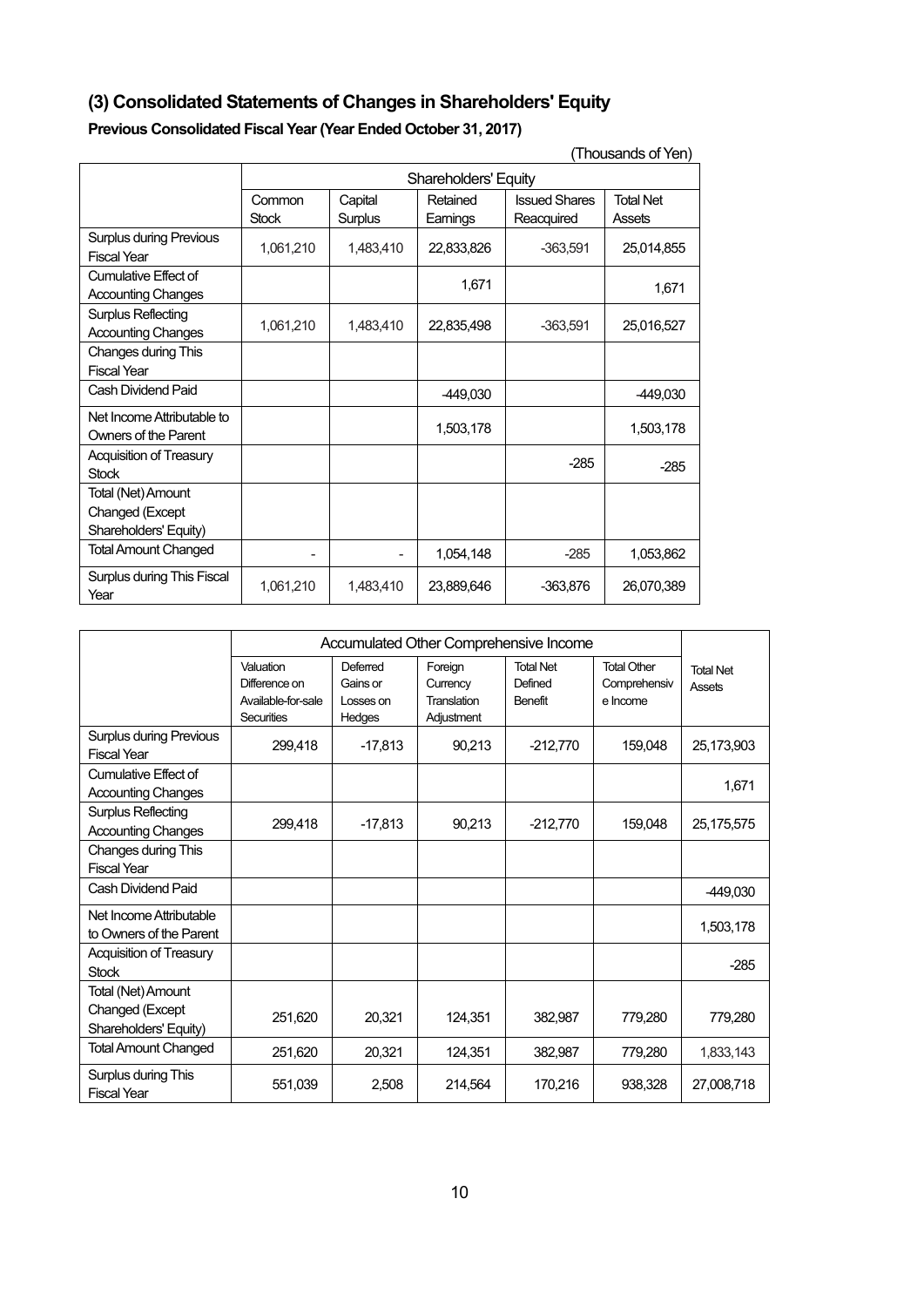# **Current Consolidated Fiscal Year (Year Ended October 31, 2018)**

| (Thousands of Yen                                              |                                                                                                            |                             |            |            |                            |  |  |  |
|----------------------------------------------------------------|------------------------------------------------------------------------------------------------------------|-----------------------------|------------|------------|----------------------------|--|--|--|
|                                                                |                                                                                                            | <b>Shareholders' Equity</b> |            |            |                            |  |  |  |
|                                                                | <b>Issued Shares</b><br>Common<br>Retained<br>Capital<br><b>Stock</b><br>Surplus<br>Earnings<br>Reacquired |                             |            |            | <b>Total Net</b><br>Assets |  |  |  |
| <b>Surplus during Previous</b><br><b>Fiscal Year</b>           | 1,061,210                                                                                                  | 1,483,410                   | 23,889,646 | $-363,876$ | 26,070,389                 |  |  |  |
| Cumulative Effect of<br><b>Accounting Changes</b>              |                                                                                                            |                             |            |            |                            |  |  |  |
| Surplus Reflecting<br><b>Accounting Changes</b>                | 1,061,210                                                                                                  | 1,483,410                   | 23,889,646 | -363,876   | 26,070,389                 |  |  |  |
| Changes during This<br><b>Fiscal Year</b>                      |                                                                                                            |                             |            |            |                            |  |  |  |
| Cash Dividend Paid                                             |                                                                                                            |                             | -449,027   |            | -449,027                   |  |  |  |
| Net Income Attributable to<br><b>Owners of the Parent</b>      |                                                                                                            |                             | 1,513,160  |            | 1,513,160                  |  |  |  |
| Acquisition of Treasury<br><b>Stock</b>                        |                                                                                                            |                             |            | $-100$     | $-100$                     |  |  |  |
| Total (Net) Amount<br>Changed (Except<br>Shareholders' Equity) |                                                                                                            |                             |            |            |                            |  |  |  |
| <b>Total Amount Changed</b>                                    |                                                                                                            |                             | 1.064.133  | $-100$     | 1.064.033                  |  |  |  |
| Surplus during This Fiscal<br>Year                             | 1,061,210                                                                                                  | 1,483,410                   | 24,953,779 | $-363.977$ | 27,134,422                 |  |  |  |

|                                                                | Accumulated Other Comprehensive Income                                |                                             |                                                  |                                        |                                                |                            |
|----------------------------------------------------------------|-----------------------------------------------------------------------|---------------------------------------------|--------------------------------------------------|----------------------------------------|------------------------------------------------|----------------------------|
|                                                                | Valuation<br>Difference on<br>Available-for-sale<br><b>Securities</b> | Deferred<br>Gains or<br>Losses on<br>Hedges | Foreign<br>Currency<br>Translation<br>Adjustment | <b>Total Net</b><br>Defined<br>Benefit | <b>Total Other</b><br>Comprehensiv<br>e Income | <b>Total Net</b><br>Assets |
| <b>Surplus during Previous</b><br><b>Fiscal Year</b>           | 551.039                                                               | 2,508                                       | 214,564                                          | 170,216                                | 938,328                                        | 27,008,718                 |
| Cumulative Effect of<br><b>Accounting Changes</b>              |                                                                       |                                             |                                                  |                                        |                                                |                            |
| <b>Surplus Reflecting</b><br><b>Accounting Changes</b>         | 551.039                                                               | 2.508                                       | 214.564                                          | 170,216                                | 938.328                                        | 27,008,718                 |
| Changes during This<br><b>Fiscal Year</b>                      |                                                                       |                                             |                                                  |                                        |                                                |                            |
| Cash Dividend Paid                                             |                                                                       |                                             |                                                  |                                        |                                                | -449,027                   |
| Net Income Attributable<br>to Owners of the Parent             |                                                                       |                                             |                                                  |                                        |                                                | 1,513,160                  |
| <b>Acquisition of Treasury</b><br><b>Stock</b>                 |                                                                       |                                             |                                                  |                                        |                                                | $-100$                     |
| Total (Net) Amount<br>Changed (Except<br>Shareholders' Equity) | $-117,940$                                                            | $-2.377$                                    | $-28,343$                                        | -47,715                                | $-196,377$                                     | $-196,377$                 |
| <b>Total Amount Changed</b>                                    | $-117,940$                                                            | $-2,377$                                    | $-28,343$                                        | -47,715                                | $-196,377$                                     | 867,655                    |
| Surplus during This<br><b>Fiscal Year</b>                      | 433,098                                                               | 130                                         | 186,221                                          | 122,501                                | 741,950                                        | 27,876,373                 |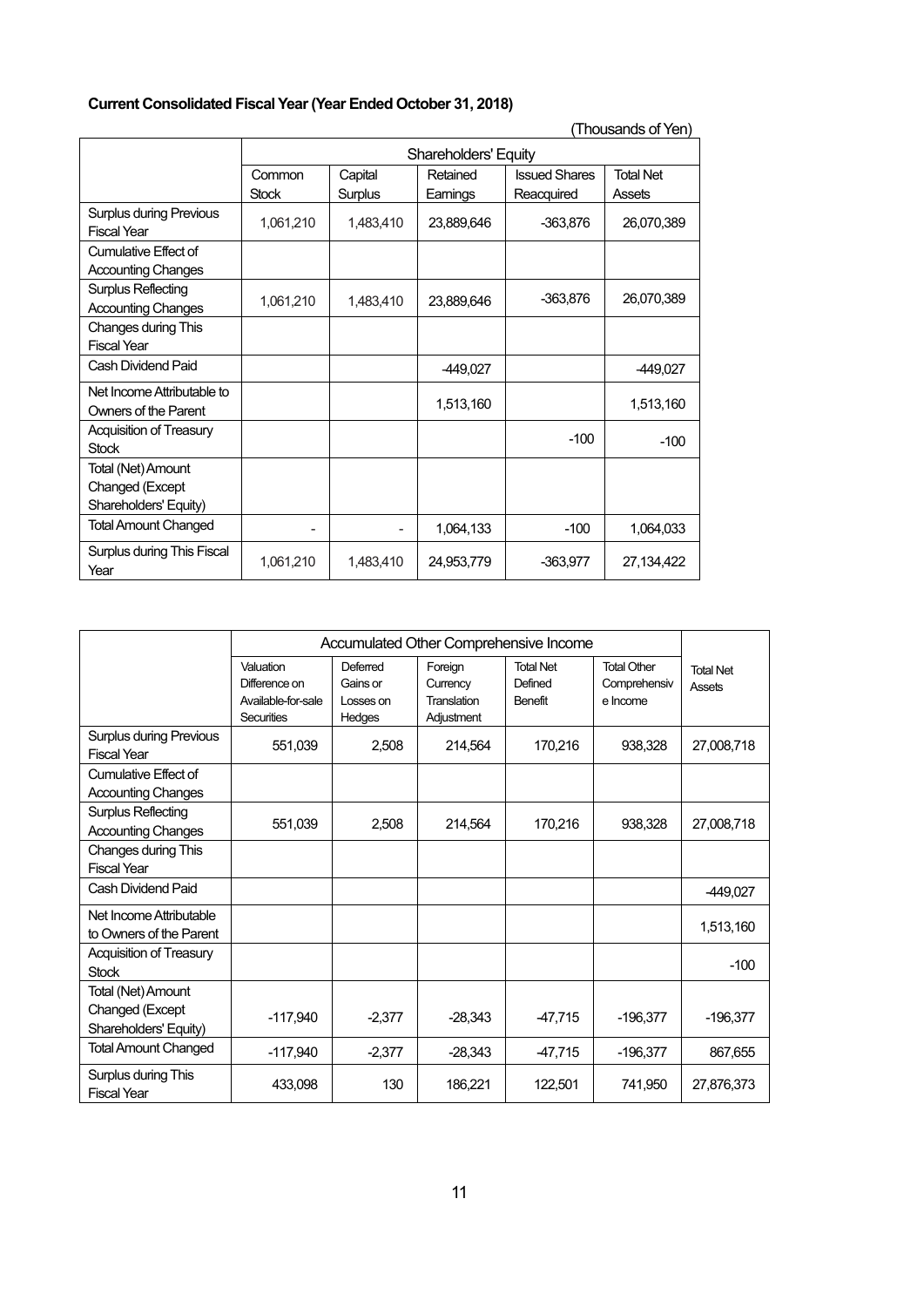# **(4) Consolidated Statements of Cash Flows**

|                                                         |                   | (Thousands of Yen) |
|---------------------------------------------------------|-------------------|--------------------|
|                                                         | <b>Year Ended</b> | <b>Year Ended</b>  |
|                                                         | October 31, 2017  | October 31, 2018   |
| Net Cash Provided by (Used in) Operating Activities     |                   |                    |
| Income before Income Taxes and Minority Interests       | 2,227,679         | 2,311,453          |
| Depreciation and Amortization                           | 416,872           | 400,068            |
| Increase (Decrease) in Provision for Bonuses            | 177,069           | 98,176             |
| Increase (Decrease) in Provision for Directors' Bonuses | 14,326            | 5,321              |
| Increase (Decrease) in Allowance for Product Warranty   | 77,908            | (24, 963)          |
| Increase (Decrease) in Net Defined Benefit Liability    | 870               | 407                |
| Decrease (Increase) in Net Defined Benefit Asset        | (24, 155)         | (28, 492)          |
| Increase (Decrease) in Allowance for Doubtful Accounts  | (129)             | 57,895             |
| Interests and Dividends Income                          | (28,073)          | (34, 705)          |
| <b>Interest Expenses</b>                                | 20,726            | 31,804             |
| Foreign Exchange Losses (Gains)                         | 49,918            | (7,050)            |
| Loss (Gain) on Sales of Investment Securities           | (8,524)           |                    |
| Loss on Impairment                                      |                   | 24,037             |
| Decrease (Increase) in Notes and Accounts               | (1,016,706)       | 228,685            |
| Receivable-Trade                                        |                   |                    |
| Decrease (Increase) in Inventories                      | (285, 845)        | (539, 626)         |
| Increase (Decrease) in Notes and Accounts Payable-Trade | 250,189           | 292,057            |
| Increase (Decrease) in Accounts Payable-Others          | (31,217)          | 65,975             |
| Increase (Decrease) in Advances Received                | (290, 874)        | 12,458             |
| Others, Net                                             | 79,728            | 87,378             |
| Sub total                                               | 1,629,763         | 2,980,881          |
| Interests and Dividends Income Received                 | 28,026            | 34,698             |
| <b>Interest Expenses Paid</b>                           | (20, 726)         | (31, 804)          |
| <b>Income Taxes Paid</b>                                | (1,049,876)       | (792, 568)         |
| Net Cash Provided by (Used in) Operating Activities     | 587,187           | 2,191,206          |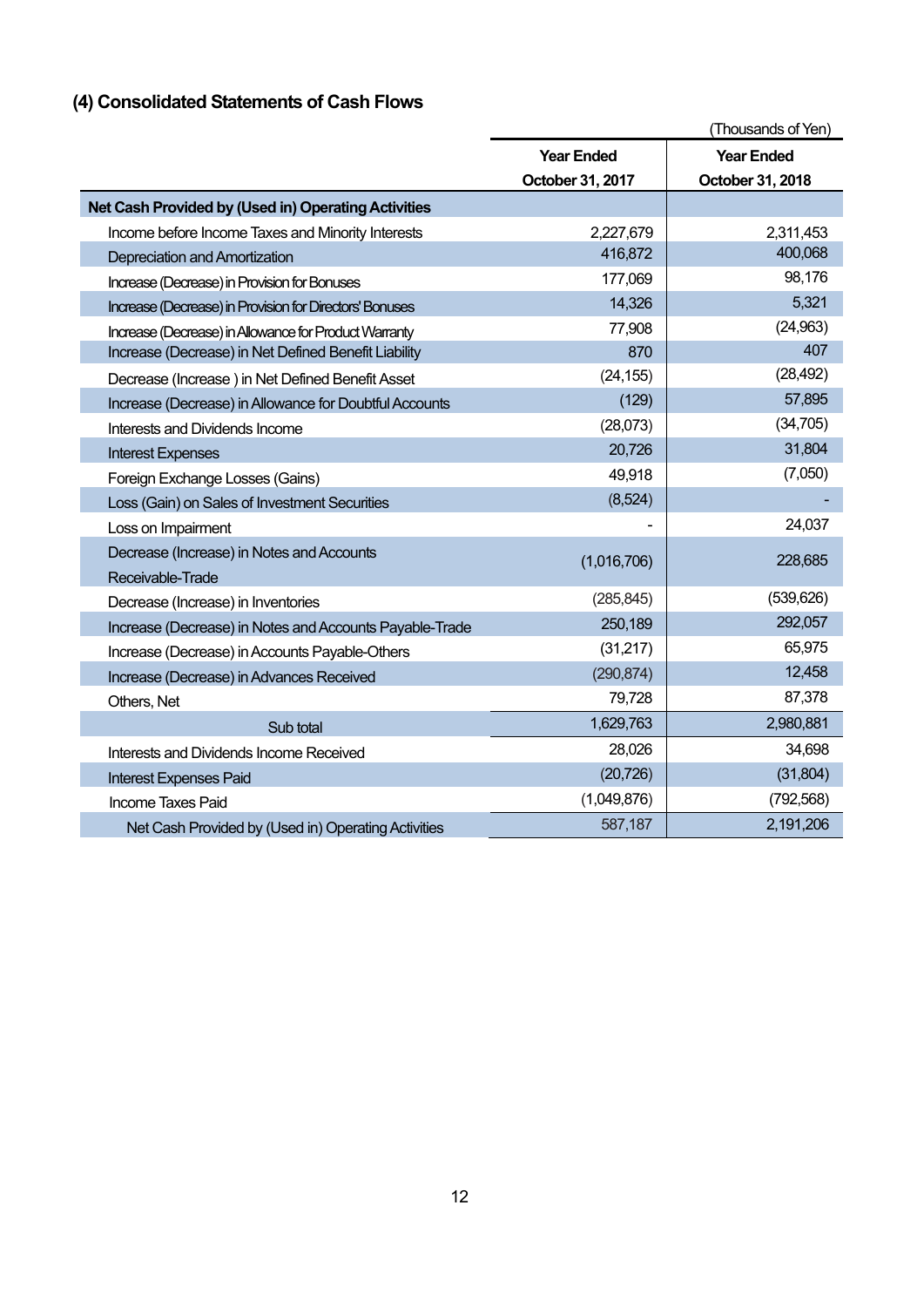|                                                      | (Thousands of Yen) |                   |  |  |
|------------------------------------------------------|--------------------|-------------------|--|--|
|                                                      | <b>Year Ended</b>  | <b>Year Ended</b> |  |  |
|                                                      | October 31, 2017   | October 31, 2018  |  |  |
| Net Cash Provided by (Used in) Investment Activities |                    |                   |  |  |
| <b>Disbursement to Time Deposits</b>                 | (4,900,000)        | (4,000,000)       |  |  |
| Proceeds from Withdrawal of Time Deposits            | 4,900,000          | 4,000,000         |  |  |
| Purchase of Property, Plant and Equipment            | (181, 883)         | (171, 856)        |  |  |
| Proceeds from Sales of Property, Plant and Equipment | 1,638              | 3,450             |  |  |
| Purchase of Intangible Fixed Assets                  | (4,235)            | (41,586)          |  |  |
| <b>Purchase of Investment Securities</b>             | (19,683)           | (21, 340)         |  |  |
| Proceeds from Sales of Investment Securities         | 15,244             |                   |  |  |
| Payments of Loans Receivable                         | (2,020)            | (3,930)           |  |  |
| Collection of Loans Receivable                       | 1,860              | 3,440             |  |  |
| Guarantee Deposits (Increase)                        | (201, 193)         | (47,005)          |  |  |
| Others, Net                                          | (2,294)            | (2,427)           |  |  |
| Net Cash Provided by (Used in) Investment Activities | (392, 566)         | (281, 257)        |  |  |
| Net Cash Provided by (Used in) Financing Activities  |                    |                   |  |  |
| <b>Acquisition of Treasury Stock</b>                 | (285)              | (100)             |  |  |
| <b>Cash Dividends Paid</b>                           | (449,030)          | (449, 027)        |  |  |
| Net Cash Provided by (Used in) Financing Activities  | (449, 316)         | (449, 127)        |  |  |
| <b>Cash and Cash Equivalents</b>                     |                    |                   |  |  |
| Effect of Exchange Rate Change on Cash and Cash      | 91,809             | 97                |  |  |
| Equivalents                                          |                    |                   |  |  |
| Net Increase (Decrease) in Cash and Cash Equivalents | (162, 886)         | 1,460,919         |  |  |
| Cash and Cash Equivalents at Beginning of Period     | 8,056,223          | 7,893,336         |  |  |
| Cash and Cash Equivalents at End of This Fiscal Year | 7,893,336          | 9,354,256         |  |  |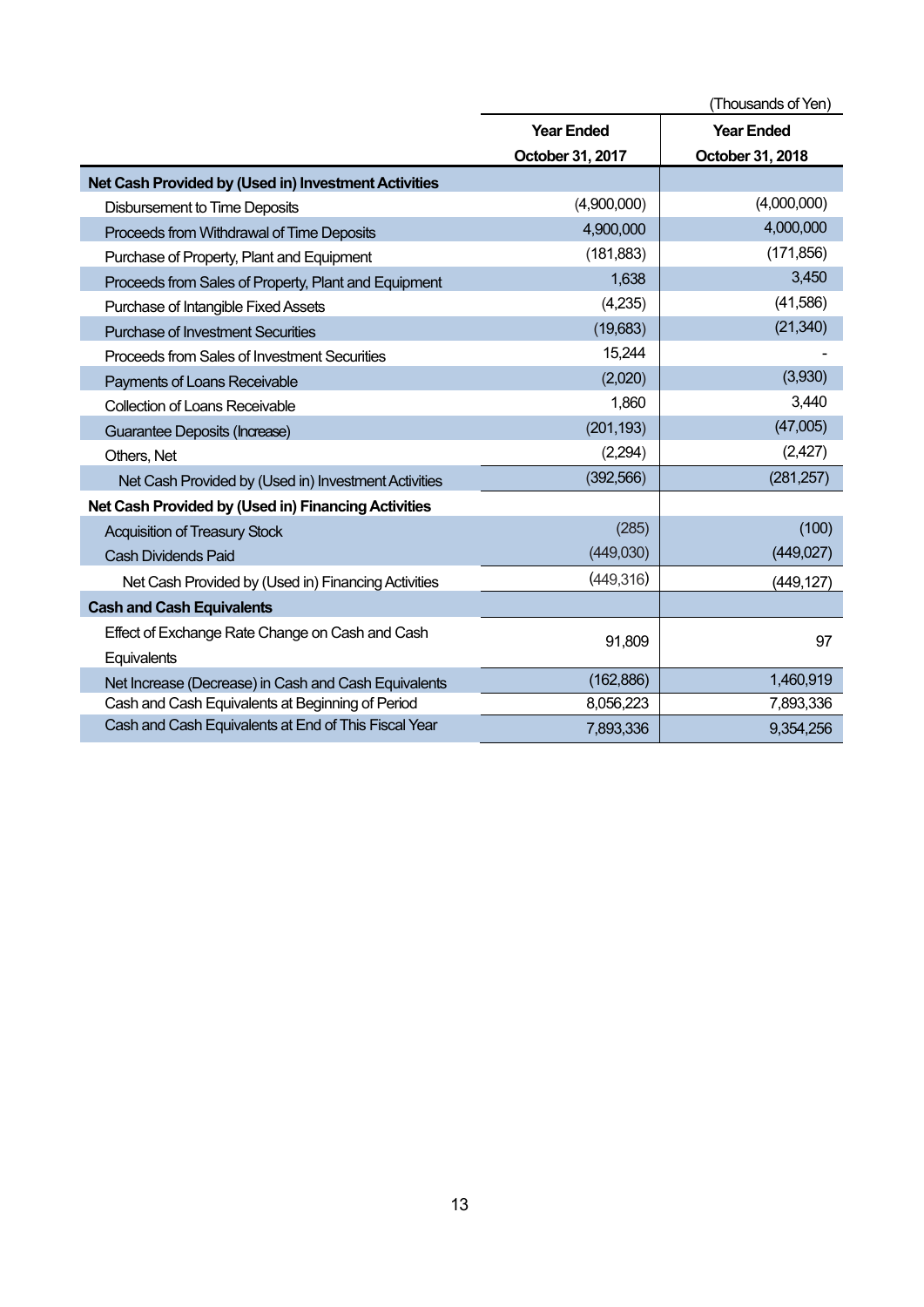# **(5) Notes for Consolidated Financial Statements**

### **(Notes for premise of going concern)**

There are no pertinent matters to report.

### (**Segment information**)

1. Summary of reporting segments

TOMOE Engineering Co., Ltd. has established two operational headquarters. These operational headquarters are developing their business activities by planning comprehensive domestic and overseas strategies for the respective manufactured and commercial products they handle.

We therefore have assumed these two businesses, referred to as the "Machinery & Equipment Business" and the "Chemical Products Business", as our company reporting segments. The Machinery & Equipment Business mainly manufactures and sells centrifuge decanters, and the Chemical Products Business mainly manufactures, stocks and sells chemical industry products.

The Company's reporting segments are those units of the Company's for which discrete financial information is available and for which the Board of Directors regularly conducts a review for the purpose of making decisions about resources to be allocated to the segments and assess the segments' performance.

2. Method for calculating amounts of net sales, income or loss, assets, liabilities and other items for each reporting segment

The accounting methods for reporting segments are identical to the accounting methods adopted for preparation of the consolidated financial statements.

3. Information concerning the amount of net sales, income or loss, assets, liabilities and other items for each reporting segment

|                                                                         |                                             |                                                |            |                      | (Thousands of Yen)                                   |
|-------------------------------------------------------------------------|---------------------------------------------|------------------------------------------------|------------|----------------------|------------------------------------------------------|
|                                                                         |                                             | Reporting segment                              | Amount of  | Consolidated         |                                                      |
|                                                                         | Machinery &<br>Equipment<br><b>Business</b> | Chemical<br><b>Products</b><br><b>Business</b> | Total      | Adjustment<br>Note 1 | Financial<br><b>Statements</b><br>Reported<br>Amount |
| <b>Sales</b><br><b>Sales to Unaffiliated Customers</b>                  | 10,241,914                                  | 30,851,273                                     | 41,093,188 |                      | 41,093,188                                           |
| Internal Sales Among Segments<br>or Amount Transferred                  |                                             |                                                |            |                      |                                                      |
| Total                                                                   | 10,241,914                                  | 30,851,273                                     | 41,093,188 |                      | 41,093,188                                           |
| Segment Income                                                          | 528,306                                     | 1,670,063                                      | 2,198,369  |                      | 2,198,369                                            |
| <b>Segment Assets</b>                                                   | 10,213,195                                  | 16,952,694                                     | 27,165,889 | 9,415,072            | 36,580,961                                           |
| Other Items<br>Depreciation & Amortization                              | 314,283                                     | 102,589                                        | 416,872    |                      | 416,872                                              |
| Increase in Property, Plant &<br><b>Equipment and Intangible Assets</b> | 123,754                                     | 68,568                                         | 192,322    |                      | 192,322                                              |

### **Previous Consolidated Fiscal Year (Year Ended October 31, 2017)**

(Notes)

1. The adjustment amount for segment assets is the assets of the entire company that cannot be allocated to each reporting segment, and is mainly idle operating funds (cash on hand and in banks), long-term investments (investment securities) and assets acquired in relation to a district redevelopment project.

2. The total amount for segment income agrees with the operating income reported on the Consolidated Statement of Income.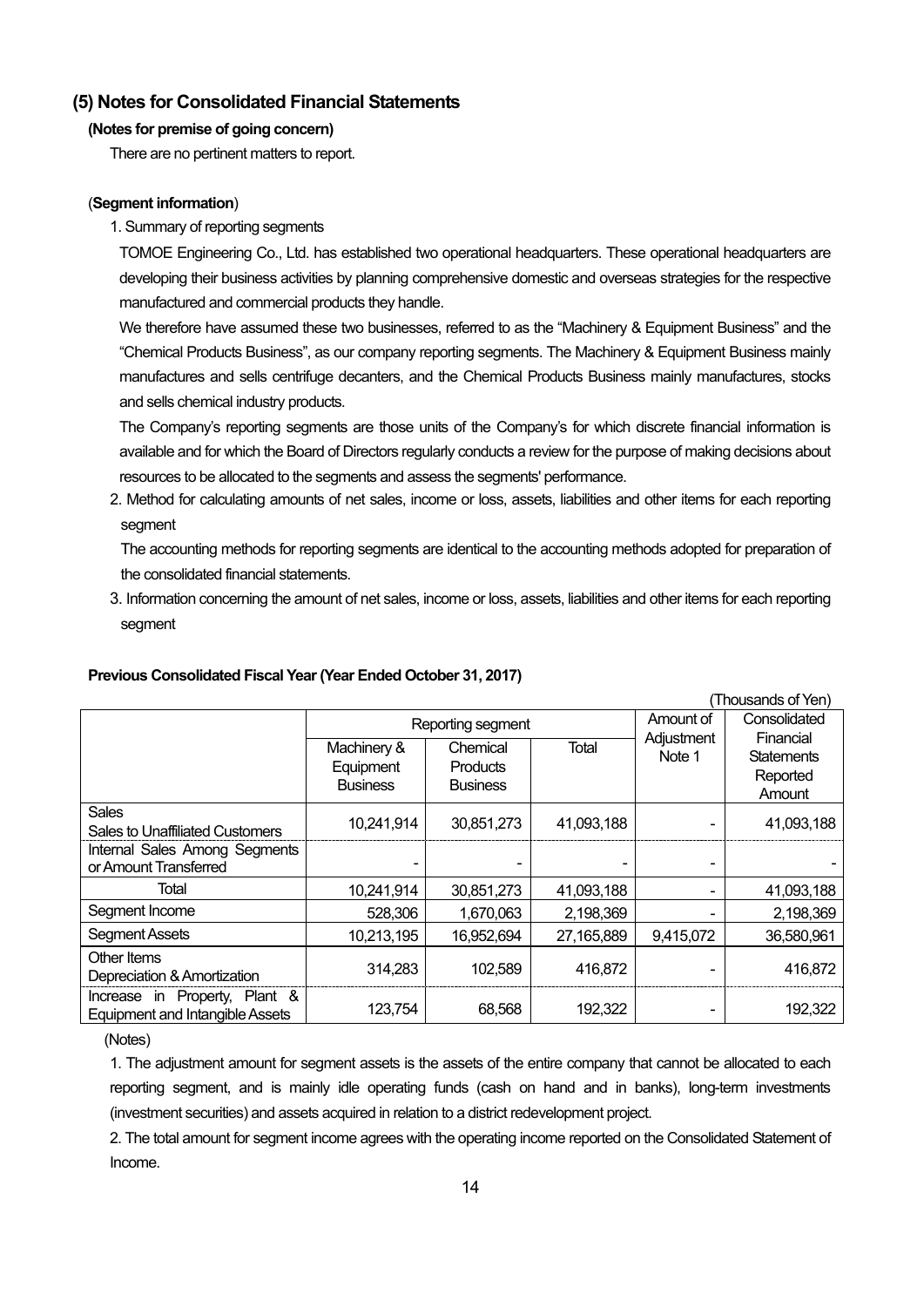### **Current Consolidated Fiscal Year (Year Ended October 31, 2018)**

|                                                                         |                                             |                                                |            |                      | (Thousands of Yen)                                   |
|-------------------------------------------------------------------------|---------------------------------------------|------------------------------------------------|------------|----------------------|------------------------------------------------------|
|                                                                         |                                             | Reporting segment                              | Amount of  | Consolidated         |                                                      |
|                                                                         | Machinery &<br>Equipment<br><b>Business</b> | Chemical<br><b>Products</b><br><b>Business</b> | Total      | Adjustment<br>Note 1 | Financial<br><b>Statements</b><br>Reported<br>Amount |
| <b>Sales</b><br>Sales to Unaffiliated Customers                         | 11,172,075                                  | 31,186,218                                     | 42,358,294 |                      | 42,358,294                                           |
| Internal Sales Among Segments<br>or Amount Transferred                  |                                             |                                                |            |                      |                                                      |
| Total                                                                   | 11,172,075                                  | 31,186,218                                     | 42,358,294 |                      | 42,358,294                                           |
| Segment Income                                                          | 593,599                                     | 1,784,011                                      | 2,377,610  |                      | 2,377,610                                            |
| <b>Segment Assets</b>                                                   | 9,804,446                                   | 17,411,767                                     | 27,216,214 | 10,729,818           | 37,946,032                                           |
| Other Items<br>Depreciation & Amortization                              | 298,179                                     | 101,888                                        | 400,068    |                      | 400,068                                              |
| Increase in Property, Plant &<br><b>Equipment and Intangible Assets</b> | 157,682                                     | 70,117                                         | 227,800    |                      | 227,800                                              |

(Notes)

1.The adjustment amount for segment assets is the assets of the entire company that cannot be allocated to each reporting segment, and is mainly idle operating funds (cash on hand and in banks), long-term investments (investment securities) and assets acquired in relation to a district redevelopment project.

2. The total amount for segment income agrees with the operating income reported on the Consolidated Statement of Income.

(Related information)

### **Previous Consolidated Fiscal Year (Year Ended October 31, 2017)**

1. Information by product and service

The Company has omitted a description of information by product and service because this same information is disclosed in segment information.

### 2. Regional Information

| 1. Net Sales |           |           | (Thousands of Yen) |
|--------------|-----------|-----------|--------------------|
| Japan        | Asia      | Others    | Total              |
| 32.405.056   | 7.088.888 | 1,599,242 | 41,093,188         |

(Note)Net sales are classified by country or region based on the customer's location.

| 2. Property, Plant and Equipment |         |         | (Thousands of Yen) |
|----------------------------------|---------|---------|--------------------|
| Japan                            | Asia    | Others  | Total              |
| 4.858.891                        | 155.695 | 148.451 | 5,163,038          |

### 3. Main Customer Information

The Company has omitted a description of sales to outside customers because there are no customers to which sales account for more than 10% of the net sales reported in the Consolidated Statements of Income.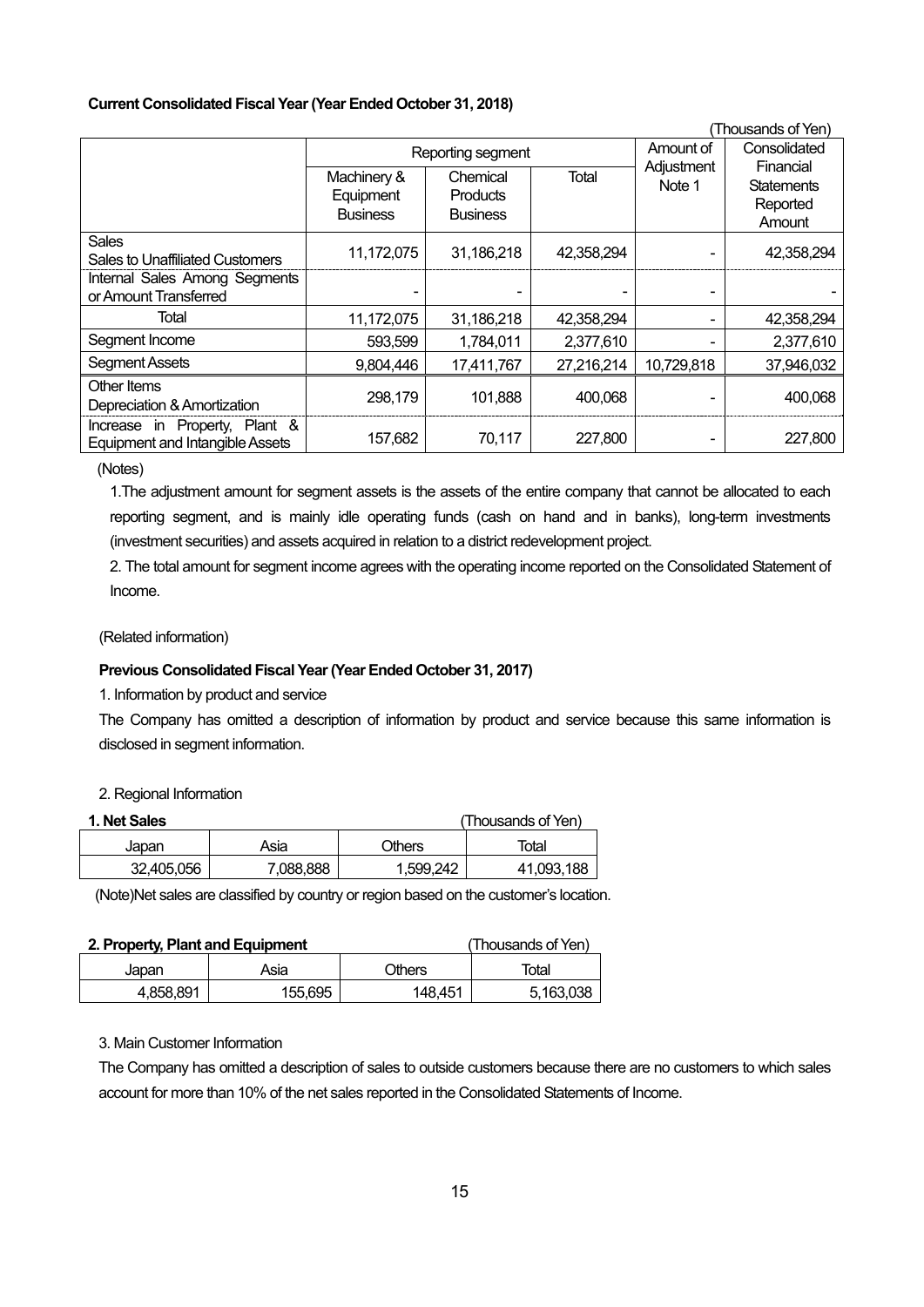### **Current Consolidated Fiscal Year (Year Ended October 31, 2018)**

1. Information by product and service

The Company has omitted a description of information by product and service because this same information is disclosed in segment information.

### 2. Regional Information

| 1. Net Sales |           |               | (Thousands of Yen) |
|--------------|-----------|---------------|--------------------|
| Japan        | Asia      | <b>Others</b> | Total              |
| 33.871.323   | 7.406.701 | 1,080,268     | 42.358.294         |

(Note) Net sales are classified by country or region based on the customer's location.

| 2. Property, Plant and Equipment |         |               | (Thousands of Yen) |
|----------------------------------|---------|---------------|--------------------|
| Japan                            | Asia    | <b>Others</b> | Total              |
| 4.710.886                        | 189.972 | 141.230       | 5.042.089          |

### **3. Main Customer Information**

The Company has omitted a description of sales to outside customers because there are no customers to which sales account for more than 10% of the net sales reported in the Consolidated Statements of Income.

(Information concerning impairment losses on fixed assets by reporting segment)

### **Previous Consolidated Fiscal Year (Year Ended October 31, 2017)**

There are no pertinent matters to report.

| <b>Current Consolidated Fiscal Year (Year Ended October 31, 2018)</b><br>Thousands of Yen) |                                             |                                                |          |                               |        |
|--------------------------------------------------------------------------------------------|---------------------------------------------|------------------------------------------------|----------|-------------------------------|--------|
|                                                                                            |                                             | Reported segments                              |          |                               |        |
|                                                                                            | Machinery &<br>Equipment<br><b>Business</b> | Chemical<br><b>Products</b><br><b>Business</b> | Subtotal | Elimination at<br>the Company | Total  |
| Impairment loss                                                                            | 24,037                                      | $\overline{\phantom{0}}$                       | 24,037   |                               | 24,037 |

(Information concerning amortization of goodwill and unamortized balances by reporting segment) There are no pertinent matters to report.

(Information concerning gain on negative goodwill by reporting segment)

There are no pertinent matters to report.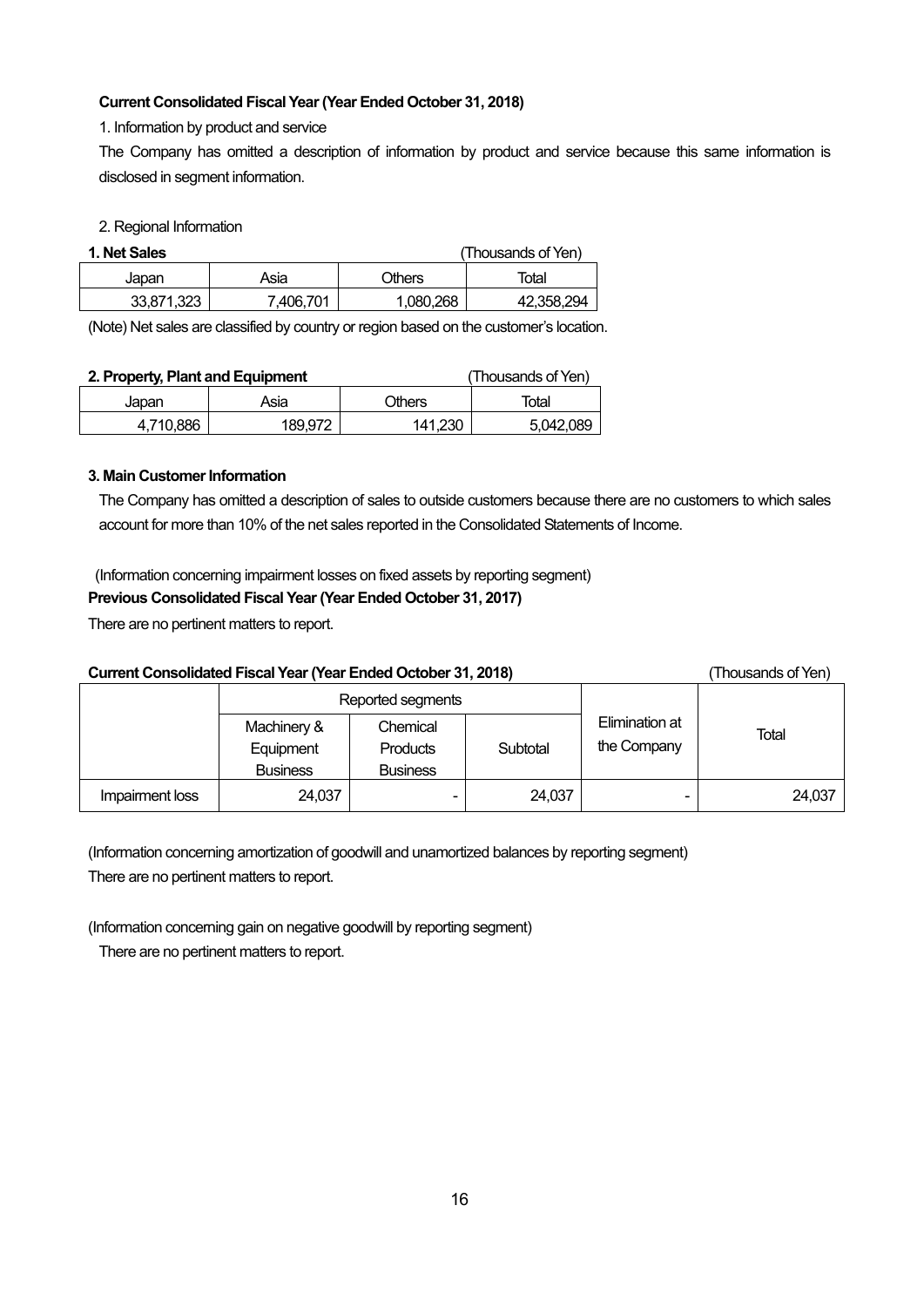### **(Per Share Information)**

|                      | <b>Year Ended</b> | <b>Year Ended</b>   |
|----------------------|-------------------|---------------------|
|                      | October 31, 2017  | October 31, 2018    |
| Net Asset per Share  | 72<br>¥2,706      | ¥2,793.69           |
| Net Income per Share | ¥150.64           | ¥151. <sup>64</sup> |

(Note 1) Income per share for this fiscal year after adjustment of the residual securities is not presented as there are no residual securities.

(Note 2) Calculation basis for net income per share are as follows:

|                                                       | <b>Year Ended</b> | <b>Year Ended</b> |
|-------------------------------------------------------|-------------------|-------------------|
|                                                       | October 31, 2017  | October 31, 2018  |
| Net Income for this Fiscal Year (thousands of yen)    | 1,503,178         | 1,513,160         |
| Net Income for Common Stock (thousands of yen)        | 1,503,178         | 1,513,160         |
| Average number of Common Stock during the Fiscal Year | 9,978,419         | 9,978,368         |

(Note3) Calculation basis for net asset per share are as follows:

|                                                           | <b>Year Ended</b> | <b>Year Ended</b> |
|-----------------------------------------------------------|-------------------|-------------------|
|                                                           | October 31, 2017  | October 31, 2018  |
| Total for Net Asset in Consolidated Balance Sheet         |                   |                   |
| (thousands of yen)                                        | 27,008,718        | 27,876,373        |
| Net Asset for Common Stock (thousands of yen)             | 27,008,718        | 27,876,373        |
| Number of Common Stock used for calculation of Net Assets |                   |                   |
| per Share (share)                                         | 9,978,383         | 9,978,339         |

**(Significant subsequent events)** 

None

.